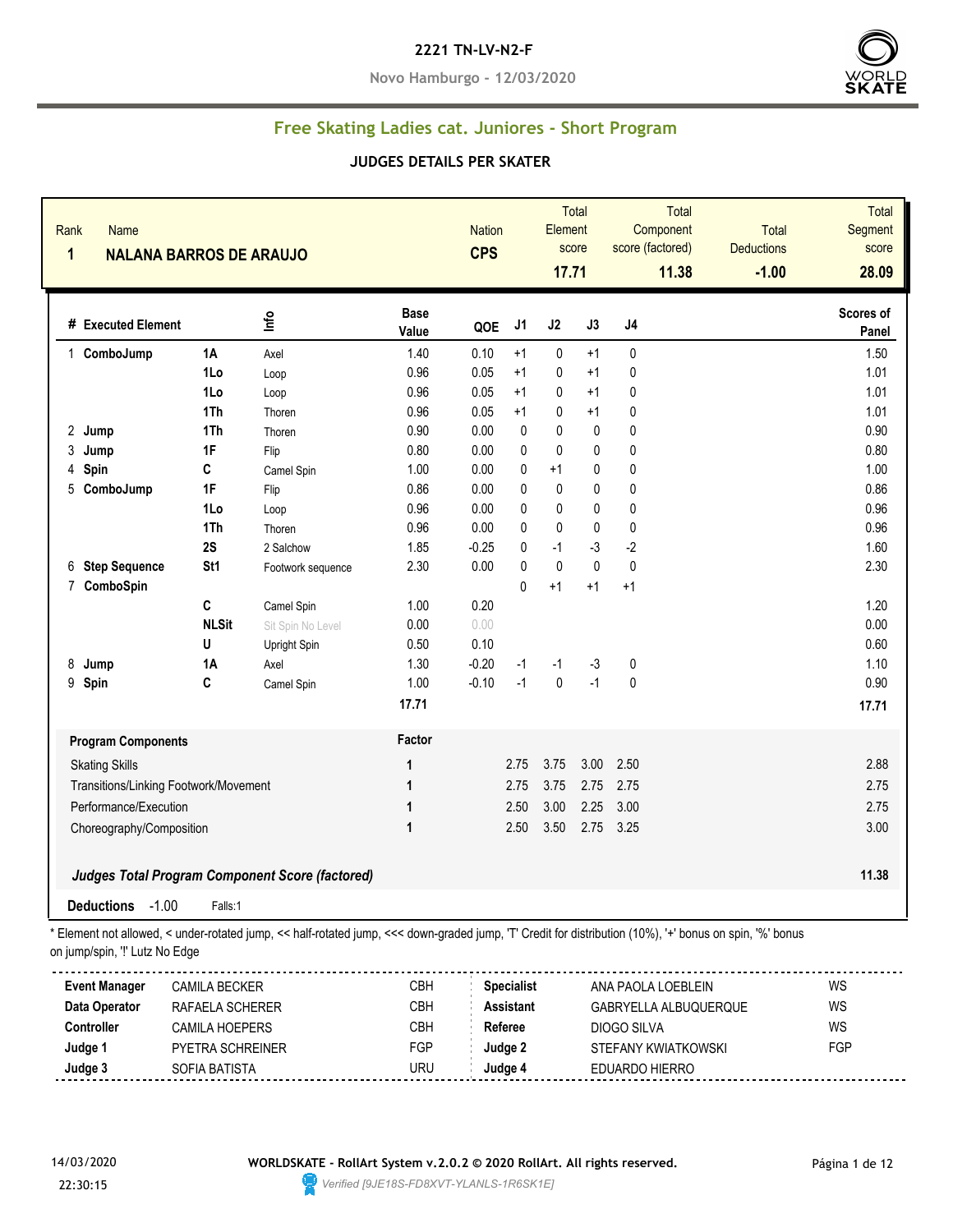#### **JUDGES DETAILS PER SKATER**

| Rank<br><b>Name</b><br>$\overline{2}$ | <b>GEORGEA DIEDRICH PEIXOTO</b>       |                                                                                                                                                          |                      | <b>Nation</b><br><b>CEM</b> |                   | Element<br>17.76 | Total<br>score | score (factored) | <b>Total</b><br>Component<br>8.50 | <b>Total</b><br><b>Deductions</b><br>0.00 | <b>Total</b><br><b>Segment</b><br>score<br>26.26 |
|---------------------------------------|---------------------------------------|----------------------------------------------------------------------------------------------------------------------------------------------------------|----------------------|-----------------------------|-------------------|------------------|----------------|------------------|-----------------------------------|-------------------------------------------|--------------------------------------------------|
| # Executed Element                    |                                       | ۴ů                                                                                                                                                       | <b>Base</b><br>Value | QOE                         | J1                | J2               | J3             | J4               |                                   |                                           | Scores of<br><b>Panel</b>                        |
| 1<br>Jump                             | 1A                                    | Axel                                                                                                                                                     | 1.30                 | 0.00                        | 0                 | $\pmb{0}$        | $\pmb{0}$      | $-1$             |                                   |                                           | 1.30                                             |
| 2<br>Jump                             | 2S                                    | 2 Salchow                                                                                                                                                | 1.70                 | 0.00                        | $-1$              | $\pmb{0}$        | 0              | $\mathbf 0$      |                                   |                                           | 1.70                                             |
| 3 ComboSpin                           |                                       |                                                                                                                                                          |                      |                             | $\mathbf{0}$      | $\mathbf{0}$     | 0              | $\mathbf 0$      |                                   |                                           |                                                  |
|                                       | <b>NLCam</b>                          | Camel Spin No Level                                                                                                                                      | 0.00                 | 0.00                        |                   |                  |                |                  |                                   |                                           | 0.00                                             |
|                                       | S                                     | Sit Spin                                                                                                                                                 | 0.80                 | 0.00                        |                   |                  |                |                  |                                   |                                           | 0.80                                             |
|                                       | C                                     | Camel Spin                                                                                                                                               | 1.00                 | 0.00                        |                   |                  |                |                  |                                   |                                           | 1.00                                             |
| 4 Step Sequence                       | St <sub>1</sub>                       | Footwork sequence                                                                                                                                        | 2.30                 | $-0.15$                     | $-1$              | 0                | 0              | $-1$             |                                   |                                           | 2.15                                             |
| 5<br>ComboJump                        | 1Lo                                   | Loop                                                                                                                                                     | 0.96                 | 0.00                        | 0                 | 0                | 0              | $\mathbf{0}$     |                                   |                                           | 0.96                                             |
|                                       | 1Lo                                   | Loop                                                                                                                                                     | 0.96                 | 0.00                        | 0                 | 0                | 0              | 0                |                                   |                                           | 0.96                                             |
|                                       | 1Th                                   | Thoren                                                                                                                                                   | 0.96                 | $-0.05$                     | $-1$              | 0                | 0              | $-1$             |                                   |                                           | 0.91                                             |
|                                       | 2S <                                  | 2 Salchow                                                                                                                                                | 1.30                 | $-0.20$                     | $-1$              | $-2$             | $-1$           | $-1$             |                                   |                                           | 1.10                                             |
| 6<br>Spin                             | C                                     | Camel Spin                                                                                                                                               | 1.00                 | 0.00                        | 0                 | $\pmb{0}$        | 0              | 0                |                                   |                                           | 1.00                                             |
| 7<br>Jump                             | 1F                                    | Flip                                                                                                                                                     | 0.80                 | 0.00                        | $\mathbf{0}$      | $\mathbf 0$      | 0              | $\mathbf{0}$     |                                   |                                           | 0.80                                             |
| ComboJump<br>8                        | 1A                                    | Axel                                                                                                                                                     | 1.40                 | 0.00                        | 0                 | $\pmb{0}$        | $-1$           | 0                |                                   |                                           | 1.40                                             |
|                                       | 1Lo                                   | Loop                                                                                                                                                     | 0.96                 | 0.00                        | $\mathbf{0}$      | $\pmb{0}$        | $-1$           | 0                |                                   |                                           | 0.96                                             |
|                                       | 1Th                                   | Thoren                                                                                                                                                   | 0.96                 | 0.00                        | $-1$              | 0                | $\mathbf 0$    | 0                |                                   |                                           | 0.96                                             |
|                                       | 1F                                    | Flip                                                                                                                                                     | 0.86                 | $-0.10$                     | $-1$              | $-1$             | $-1$           | 0                |                                   |                                           | 0.76                                             |
| 9<br>Spin                             | C                                     | Camel Spin                                                                                                                                               | 1.00                 | 0.00                        | $+1$              | $\pmb{0}$        | $\mathbf{0}$   | $\mathbf{0}$     |                                   |                                           | 1.00                                             |
|                                       |                                       |                                                                                                                                                          | 18.26                |                             |                   |                  |                |                  |                                   |                                           | 17.76                                            |
| <b>Program Components</b>             |                                       |                                                                                                                                                          | Factor               |                             |                   |                  |                |                  |                                   |                                           |                                                  |
| <b>Skating Skills</b>                 |                                       |                                                                                                                                                          | 1                    |                             | 2.25              | 2.00             | 2.50           | 2.50             |                                   |                                           | 2.38                                             |
|                                       | Transitions/Linking Footwork/Movement |                                                                                                                                                          | 1                    |                             | 2.00              | 1.75             | 2.25           | 2.75             |                                   |                                           | 2.12                                             |
| Performance/Execution                 |                                       |                                                                                                                                                          | 1                    |                             | 1.75              | 1.50             | 2.25           | 3.00             |                                   |                                           | 2.00                                             |
| Choreography/Composition              |                                       |                                                                                                                                                          | 1                    |                             | 2.00              | 1.75             | 2.00           | 3.00             |                                   |                                           | 2.00                                             |
|                                       |                                       | <b>Judges Total Program Component Score (factored)</b>                                                                                                   |                      |                             |                   |                  |                |                  |                                   |                                           | 8.50                                             |
| <b>Deductions</b>                     | 0.00                                  |                                                                                                                                                          |                      |                             |                   |                  |                |                  |                                   |                                           |                                                  |
| on jump/spin, "!' Lutz No Edge        |                                       | * Element not allowed, < under-rotated jump, << half-rotated jump, <<< down-graded jump, 'T' Credit for distribution (10%), '+' bonus on spin, '%' bonus |                      |                             |                   |                  |                |                  |                                   |                                           |                                                  |
| <b>Event Manager</b>                  | <b>CAMILA BECKER</b>                  |                                                                                                                                                          | CBH                  |                             | <b>Specialist</b> |                  |                |                  | ANA PAOLA LOEBLEIN                |                                           | WS                                               |
| Data Operator                         | RAFAELA SCHERER                       |                                                                                                                                                          | CBH                  |                             | <b>Assistant</b>  |                  |                |                  | GABRYELLA ALBUQUERQUE             |                                           | WS                                               |
| Controller                            | CAMILA HOEPERS                        |                                                                                                                                                          | CBH                  |                             | Referee           |                  |                | DIOGO SILVA      |                                   |                                           | WS                                               |



**Judge 1** PYETRA SCHREINER FGP **Judge 2** STEFANY KWIATKOWSKI FGP

**Judge 3** SOFIA BATISTA URU **Judge 4** EDUARDO HIERRO

. . . . . . . . . . . . .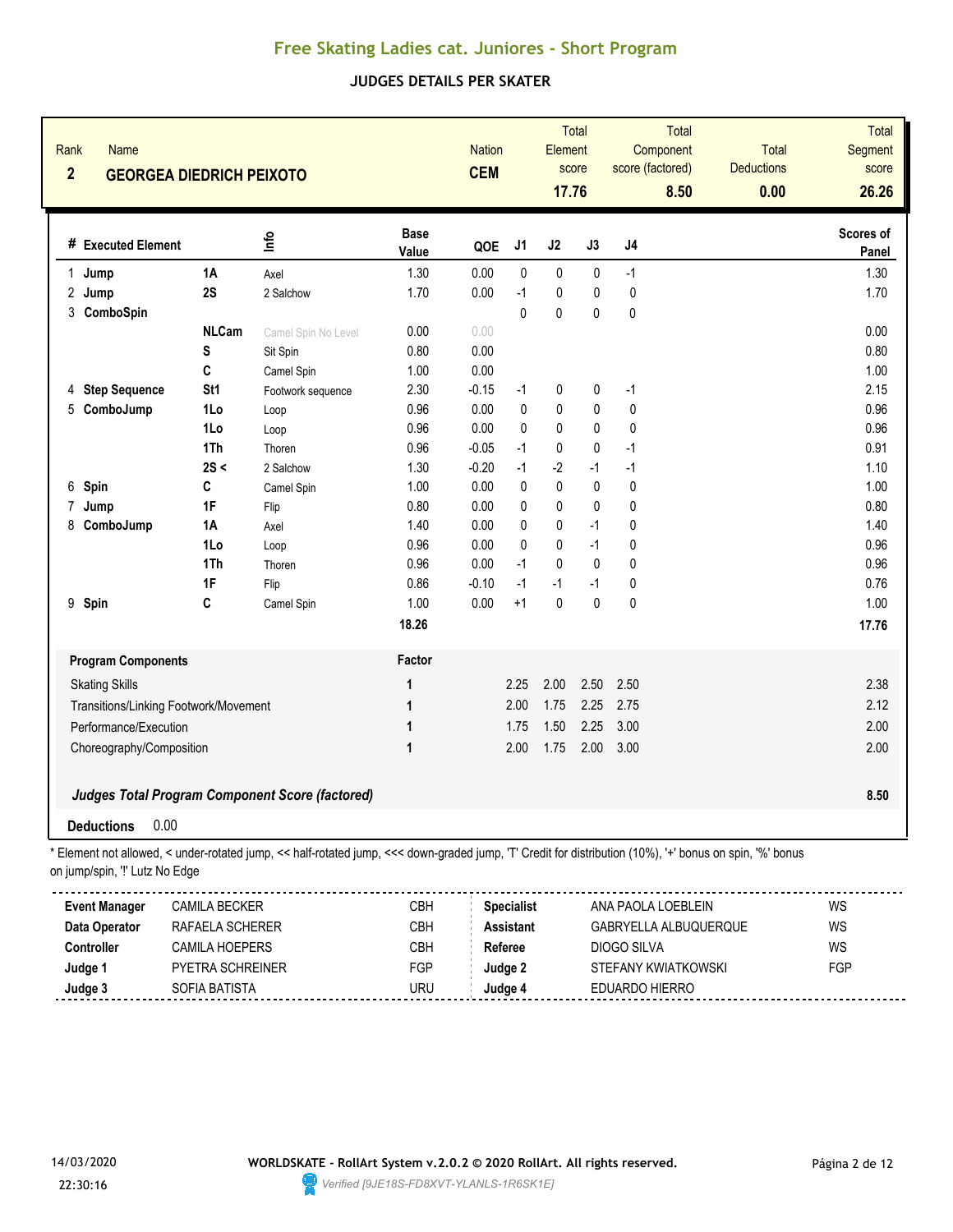#### **JUDGES DETAILS PER SKATER**

| Rank<br>$\overline{\mathbf{3}}$ | Name<br><b>EDUARDA SALTON</b>                                                                                                                                                              |                 |                   |                      | <b>Nation</b><br><b>APA</b> |                   | Element<br>15.88 | Total<br>score |                | Total<br>Component<br>score (factored)<br>7.38 | <b>Total</b><br><b>Deductions</b><br>0.00 | <b>Total</b><br><b>Segment</b><br>score<br>23.26 |
|---------------------------------|--------------------------------------------------------------------------------------------------------------------------------------------------------------------------------------------|-----------------|-------------------|----------------------|-----------------------------|-------------------|------------------|----------------|----------------|------------------------------------------------|-------------------------------------------|--------------------------------------------------|
|                                 | # Executed Element                                                                                                                                                                         | <u>lnfo</u>     |                   | <b>Base</b><br>Value | QOE                         | J1                | J2               | J3             | J <sub>4</sub> |                                                |                                           | Scores of<br>Panel                               |
| ComboJump<br>1                  | <b>1A</b>                                                                                                                                                                                  | Axel            |                   | 1.40                 | 0.00                        | 0                 | $\pmb{0}$        | $\pmb{0}$      | 0              |                                                |                                           | 1.40                                             |
|                                 | 1Lo                                                                                                                                                                                        | Loop            |                   | 0.96                 | $-0.05$                     | $-1$              | $\pmb{0}$        | $-1$           | 0              |                                                |                                           | 0.91                                             |
|                                 | 1Th                                                                                                                                                                                        | Thoren          |                   | 0.96                 | $-0.05$                     | 0                 | $-1$             | $-1$           | 0              |                                                |                                           | 0.91                                             |
|                                 | 1F                                                                                                                                                                                         | Flip            |                   | 0.86                 | 0.00                        | 0                 | $\mathbf 0$      | $-1$           | 0              |                                                |                                           | 0.86                                             |
| 2 ComboSpin                     |                                                                                                                                                                                            |                 |                   |                      |                             | $\Omega$          | $-1$             | 0              | 0              |                                                |                                           |                                                  |
|                                 | S                                                                                                                                                                                          | Sit Spin        |                   | 0.80                 | 0.00                        |                   |                  |                |                |                                                |                                           | 0.80                                             |
|                                 | U                                                                                                                                                                                          | Upright Spin    |                   | 0.50                 | 0.00                        |                   |                  |                |                |                                                |                                           | 0.50                                             |
|                                 | U                                                                                                                                                                                          | Upright Spin    |                   | 0.50                 | 0.00                        |                   |                  |                |                |                                                |                                           | 0.50                                             |
| 3                               | <b>Step Sequence</b><br><b>StB</b>                                                                                                                                                         |                 | Footwork sequence | 1.80                 | $-0.45$                     | 0                 | $-2$             | $-2$           | $-1$           |                                                |                                           | 1.35                                             |
| 4<br>Jump                       | 2S <                                                                                                                                                                                       | 2 Salchow       |                   | 1.19                 | $-0.30$                     | $-1$              | $-3$             | $-2$           | $-2$           |                                                |                                           | 0.89                                             |
| 5<br>Spin                       | S                                                                                                                                                                                          | Sit Spin        |                   | 1.28%                | 0.00                        | 0                 | 0                | $\mathbf 0$    | $+1$           |                                                |                                           | 1.28                                             |
| 6<br>ComboJump                  | 1Lo                                                                                                                                                                                        | Loop            |                   | 0.96                 | 0.00                        | 0                 | $\mathbf 0$      | 0              | 0              |                                                |                                           | 0.96                                             |
|                                 | 1Lo                                                                                                                                                                                        | Loop            |                   | 0.96                 | 0.00                        | 0                 | $\mathbf 0$      | 0              | 0              |                                                |                                           | 0.96                                             |
|                                 | 1Th                                                                                                                                                                                        | Thoren          |                   | 0.96                 | 0.00                        | 0                 | $\mathbf 0$      | $-1$           | 0              |                                                |                                           | 0.96                                             |
|                                 | 2S <                                                                                                                                                                                       | 2 Salchow       |                   | 1.30                 | $-0.20$                     | $-1$              | $-3$             | $-1$           | $-1$           |                                                |                                           | 1.10                                             |
| 7<br>Jump                       | $2T \ll$                                                                                                                                                                                   | 2 Toeloop       |                   | 0.85                 | $-0.30$                     | $-2$              | $-2$             | $-3$           | $-2$           |                                                |                                           | 0.55                                             |
| 8<br>Spin                       | S                                                                                                                                                                                          | Sit Spin        |                   | 0.80                 | $-0.15$                     | 0                 | $-2$             | $-2$           | $-1$           |                                                |                                           | 0.65                                             |
| 9<br>Jump                       | <b>1A</b>                                                                                                                                                                                  | Axel            |                   | 1.30                 | 0.00                        | 0                 | $-1$             | $\mathbf{0}$   | 0              |                                                |                                           | 1.30                                             |
|                                 |                                                                                                                                                                                            |                 |                   | 17.38                |                             |                   |                  |                |                |                                                |                                           | 15.88                                            |
|                                 | <b>Program Components</b>                                                                                                                                                                  |                 |                   | Factor               |                             |                   |                  |                |                |                                                |                                           |                                                  |
| <b>Skating Skills</b>           |                                                                                                                                                                                            |                 |                   | $\mathbf 1$          |                             | 2.25              | 1.75             | 1.75           | 2.50           |                                                |                                           | 2.00                                             |
|                                 | Transitions/Linking Footwork/Movement                                                                                                                                                      |                 |                   | 1                    |                             | 2.00              | 1.75             | 1.50           | 2.25           |                                                |                                           | 1.88                                             |
|                                 | Performance/Execution                                                                                                                                                                      |                 |                   | 1                    |                             | 1.50              | 1.50             | 1.75           | 2.75           |                                                |                                           | 1.62                                             |
|                                 | Choreography/Composition                                                                                                                                                                   |                 |                   | $\mathbf{1}$         |                             | 1.75              | 1.75             | 2.00           | 2.75           |                                                |                                           | 1.88                                             |
|                                 | <b>Judges Total Program Component Score (factored)</b>                                                                                                                                     |                 |                   |                      |                             |                   |                  |                |                |                                                |                                           | 7.38                                             |
| <b>Deductions</b>               | 0.00                                                                                                                                                                                       |                 |                   |                      |                             |                   |                  |                |                |                                                |                                           |                                                  |
|                                 | * Element not allowed, < under-rotated jump, << half-rotated jump, <<< down-graded jump, 'T' Credit for distribution (10%), '+' bonus on spin, '%' bonus<br>on jump/spin, "!' Lutz No Edge |                 |                   |                      |                             |                   |                  |                |                |                                                |                                           |                                                  |
| <b>Event Manager</b>            | <b>CAMILA BECKER</b>                                                                                                                                                                       |                 |                   | CBH                  |                             | <b>Specialist</b> |                  |                |                | ANA PAOLA LOEBLEIN                             |                                           | WS                                               |
| Data Operator                   |                                                                                                                                                                                            | RAFAELA SCHERER |                   | CBH                  |                             | <b>Assistant</b>  |                  |                |                | GABRYELLA ALBUQUERQUE                          |                                           | WS                                               |
| Controller                      |                                                                                                                                                                                            | CAMILA HOEPERS  |                   | CBH                  |                             | Referee           |                  |                | DIOGO SILVA    |                                                |                                           | WS                                               |



**Judge 1** PYETRA SCHREINER FGP **Judge 2** STEFANY KWIATKOWSKI FGP

**Judge 3** SOFIA BATISTA URU **Judge 4** EDUARDO HIERRO

<u>............</u>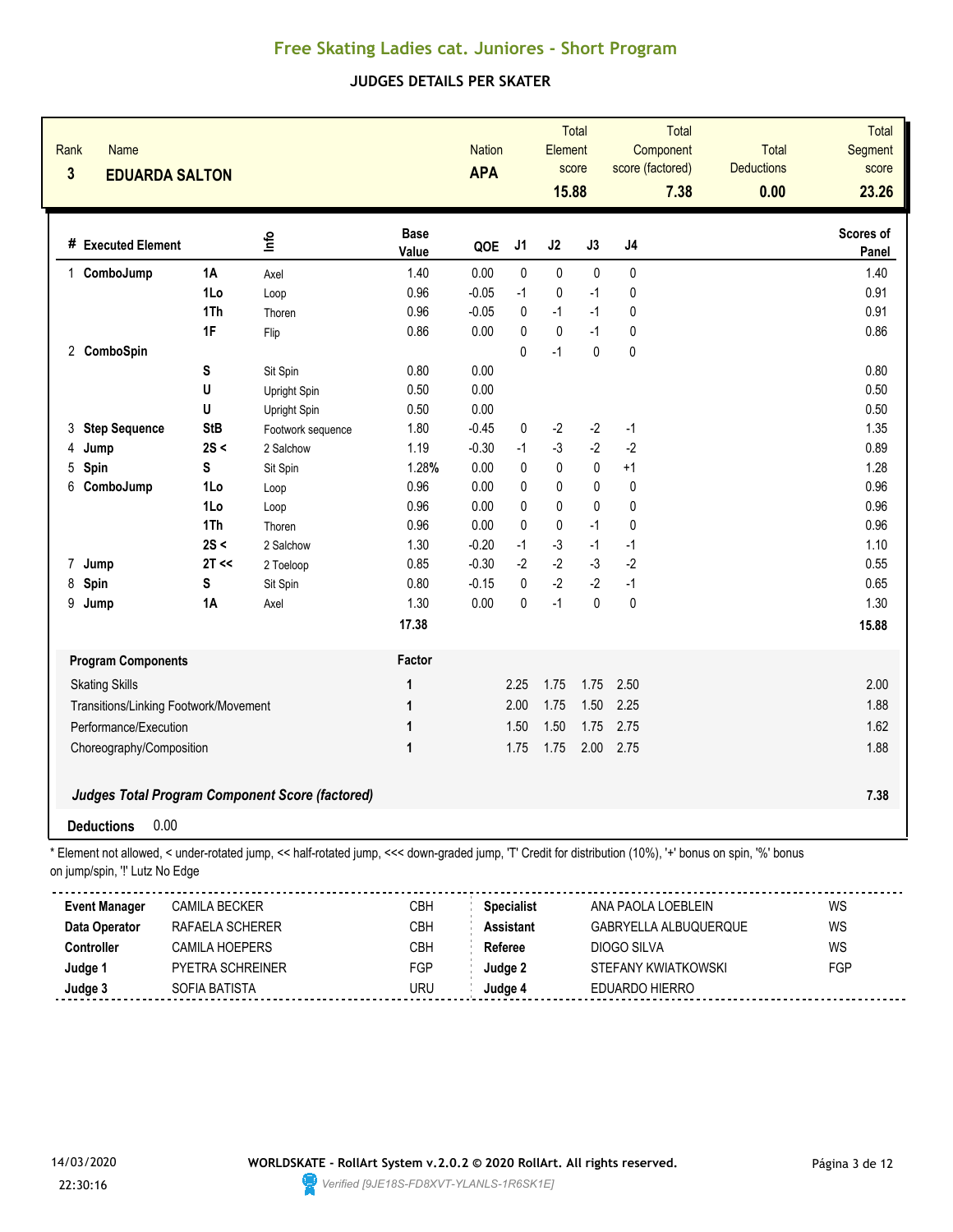#### **JUDGES DETAILS PER SKATER**

| Rank<br>$\overline{\mathbf{4}}$ | <b>Name</b><br><b>MACHADO</b>  |                                       | <b>RAFAELA BITENCOURT CARNEIRO</b>                                                                                                                     |                      | <b>Nation</b><br><b>PAP</b> |                   | Element<br>15.21 | Total<br>score | score (factored) | Total<br>Component<br>6.87 | Total<br><b>Deductions</b><br>$-1.00$ | Total<br>Segment<br>score<br>21.08 |
|---------------------------------|--------------------------------|---------------------------------------|--------------------------------------------------------------------------------------------------------------------------------------------------------|----------------------|-----------------------------|-------------------|------------------|----------------|------------------|----------------------------|---------------------------------------|------------------------------------|
|                                 | # Executed Element             |                                       | lnfo                                                                                                                                                   | <b>Base</b><br>Value | QOE                         | J1                | J2               | J3             | J <sub>4</sub>   |                            |                                       | Scores of<br>Panel                 |
|                                 | 1 ComboJump                    | 1A                                    | Axel                                                                                                                                                   | 1.40                 | 0.00                        | $\mathbf 0$       | $\pmb{0}$        | 0              | $-1$             |                            |                                       | 1.40                               |
|                                 |                                | 1Lo                                   | Loop                                                                                                                                                   | 0.96                 | 0.00                        | 0                 | $\pmb{0}$        | 0              | 0                |                            |                                       | 0.96                               |
|                                 |                                | 1Th                                   | Thoren                                                                                                                                                 | 0.96                 | 0.00                        | 0                 | $\pmb{0}$        | 0              | 0                |                            |                                       | 0.96                               |
|                                 |                                | 1F                                    | Flip                                                                                                                                                   | 0.86                 | 0.00                        | $\mathbf{0}$      | $\pmb{0}$        | 0              | $-1$             |                            |                                       | 0.86                               |
| 2 Spin                          |                                | <b>NLCam</b>                          | Camel Spin No Level                                                                                                                                    | 0.00                 | 0.00                        | $-2$              | $-2$             | $-2$           | $-2$             |                            |                                       | 0.00                               |
| 3                               | Jump                           | 1A                                    | Axel                                                                                                                                                   | 1.30                 | $-0.40$                     | $-3$              | $-3$             | $-3$           | $-3$             |                            |                                       | 0.90                               |
| 4                               | ComboSpin                      |                                       |                                                                                                                                                        |                      |                             | $-1$              | $-1$             | $-1$           | $-2$             |                            |                                       |                                    |
|                                 |                                | <b>NLCam</b>                          | Camel Spin No Level                                                                                                                                    | 0.00                 | 0.00                        |                   |                  |                |                  |                            |                                       | 0.00                               |
|                                 |                                | U                                     | Upright Spin                                                                                                                                           | 0.50                 | $-0.10$                     |                   |                  |                |                  |                            |                                       | 0.40                               |
|                                 |                                | U                                     | Upright Spin                                                                                                                                           | 0.50                 | $-0.10$                     |                   |                  |                |                  |                            |                                       | 0.40                               |
| 5                               | <b>Step Sequence</b>           | St <sub>1</sub>                       | Footwork sequence                                                                                                                                      | 2.30                 | $-0.30$                     | $-1$              | $-1$             | $-2$           | $-1$             |                            |                                       | 2.00                               |
| 6                               | ComboJump                      | 1F                                    | Flip                                                                                                                                                   | 0.86                 | 0.00                        | 0                 | $\pmb{0}$        | $\pmb{0}$      | 0                |                            |                                       | 0.86                               |
|                                 |                                | 1Lo                                   | Loop                                                                                                                                                   | 0.96                 | 0.00                        | 0                 | 0                | 0              | 0                |                            |                                       | 0.96                               |
|                                 |                                | 1Th                                   | Thoren                                                                                                                                                 | 0.96                 | 0.00                        | $\mathbf{0}$      | $\pmb{0}$        | 0              | $\mathbf 0$      |                            |                                       | 0.96                               |
|                                 |                                | 2S                                    | 2 Salchow                                                                                                                                              | 1.85                 | $-0.25$                     | $-1$              | $-2$             | $-2$           | $-1$             |                            |                                       | 1.60                               |
| 7                               | Jump                           | 2S                                    | 2 Salchow                                                                                                                                              | 1.70                 | $-0.30$                     | $-1$              | $-2$             | $-3$           | $-2$             |                            |                                       | 1.40                               |
| 8                               | Jump                           | 1Th                                   | Thoren                                                                                                                                                 | 0.90                 | 0.00                        | 0                 | $\pmb{0}$        | $\pmb{0}$      | 0                |                            |                                       | 0.90                               |
| 9                               | Spin                           | S                                     | Sit Spin                                                                                                                                               | 0.80                 | $-0.15$                     | $-3$              | 0                | $-2$           | $-1$             |                            |                                       | 0.65                               |
|                                 |                                |                                       |                                                                                                                                                        | 16.81                |                             |                   |                  |                |                  |                            |                                       | 15.21                              |
|                                 | <b>Program Components</b>      |                                       |                                                                                                                                                        | Factor               |                             |                   |                  |                |                  |                            |                                       |                                    |
|                                 | <b>Skating Skills</b>          |                                       |                                                                                                                                                        | 1                    |                             | 1.50              | 2.00             | 2.00           | 2.25             |                            |                                       | 2.00                               |
|                                 |                                | Transitions/Linking Footwork/Movement |                                                                                                                                                        | 1                    |                             | 1.50              | 1.75             | 1.75           | 1.50             |                            |                                       | 1.62                               |
|                                 | Performance/Execution          |                                       |                                                                                                                                                        | 1                    |                             | 1.50              | 1.50             | 1.25           | 1.50             |                            |                                       | 1.50                               |
|                                 | Choreography/Composition       |                                       |                                                                                                                                                        | 1                    |                             | 1.25              | 1.50             | 2.00           | 2.00             |                            |                                       | 1.75                               |
|                                 |                                |                                       | Judges Total Program Component Score (factored)                                                                                                        |                      |                             |                   |                  |                |                  |                            |                                       | 6.87                               |
|                                 | $-1.00$<br><b>Deductions</b>   | Falls:1                               |                                                                                                                                                        |                      |                             |                   |                  |                |                  |                            |                                       |                                    |
|                                 | on jump/spin, "!' Lutz No Edge |                                       | Element not allowed, < under-rotated jump, << half-rotated jump, <<< down-graded jump, 'T' Credit for distribution (10%), '+' bonus on spin, '%' bonus |                      |                             |                   |                  |                |                  |                            |                                       |                                    |
|                                 | <b>Event Manager</b>           | <b>CAMILA BECKER</b>                  |                                                                                                                                                        | CBH                  |                             | <b>Specialist</b> |                  |                |                  | ANA PAOLA LOEBLEIN         |                                       | WS                                 |
|                                 | Data Operator                  | RAFAELA SCHERER                       |                                                                                                                                                        | CBH                  |                             | <b>Assistant</b>  |                  |                |                  | GABRYELLA ALBUQUERQUE      |                                       | WS                                 |
| Controller                      |                                | CAMILA HOEPERS                        |                                                                                                                                                        | CBH                  |                             | Referee           |                  |                | DIOGO SILVA      |                            |                                       | WS                                 |



**Judge 1** PYETRA SCHREINER FGP **Judge 2** STEFANY KWIATKOWSKI FGP

**Judge 3** SOFIA BATISTA URU **Judge 4** EDUARDO HIERRO

<u>..........</u>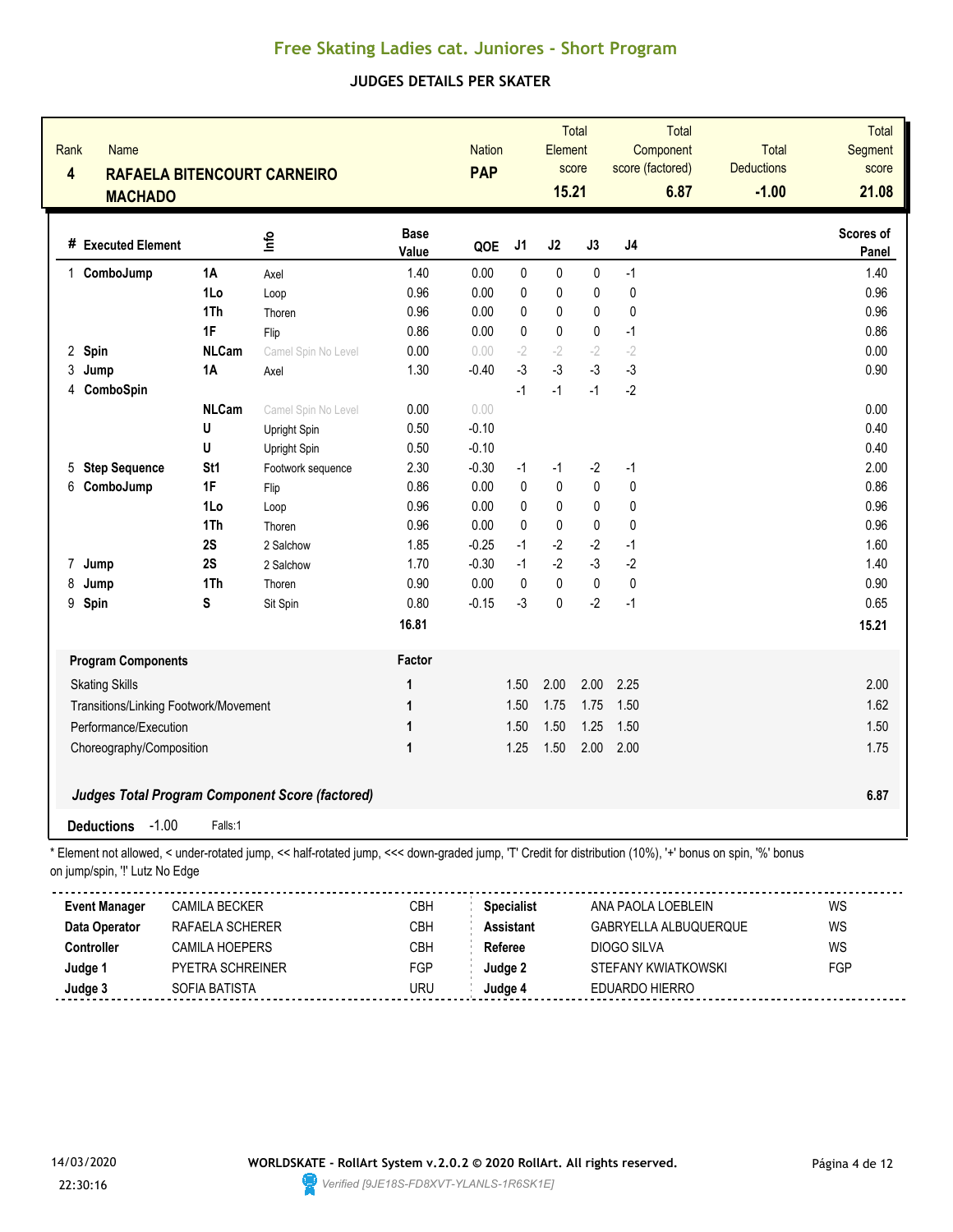### **JUDGES DETAILS PER SKATER**

| Rank<br>$5\phantom{.0}$        | <b>Name</b>               | <b>BARBARA GRANDO</b>                 |                                                                                                                                                          |                      | <b>Nation</b><br><b>SGN</b> |                   | Element<br>13.46 | Total<br>score | score (factored) | Total<br>Component<br>7.38 | Total<br><b>Deductions</b><br>0.00 | Total<br>Segment<br>score<br>20.84 |
|--------------------------------|---------------------------|---------------------------------------|----------------------------------------------------------------------------------------------------------------------------------------------------------|----------------------|-----------------------------|-------------------|------------------|----------------|------------------|----------------------------|------------------------------------|------------------------------------|
|                                | # Executed Element        |                                       | lnfo                                                                                                                                                     | <b>Base</b><br>Value | QOE                         | J1                | J2               | J3             | J4               |                            |                                    | Scores of<br>Panel                 |
| 1 Spin                         |                           | $\mathbf{C}$                          | Camel Spin                                                                                                                                               | 1.00                 | $-0.20$                     | 0                 | $-1$             | $-1$           | $-1$             |                            |                                    | 0.80                               |
| 2 Jump                         |                           | 1A <                                  | Axel                                                                                                                                                     | 0.91                 | $-0.20$                     | $-1$              | $-2$             | $-1$           | $-1$             |                            |                                    | 0.71                               |
| 3<br>ComboSpin                 |                           |                                       |                                                                                                                                                          |                      |                             | $-1$              | $-1$             | $-1$           | $-1$             |                            |                                    |                                    |
|                                |                           | C                                     | Camel Spin                                                                                                                                               | 1.00                 | $-0.20$                     |                   |                  |                |                  |                            |                                    | 0.80                               |
|                                |                           | <b>NLCam</b>                          | Camel Spin No Level                                                                                                                                      | 0.00                 | 0.00                        |                   |                  |                |                  |                            |                                    | 0.00                               |
|                                |                           | U                                     | Upright Spin                                                                                                                                             | 0.50                 | $-0.10$                     |                   |                  |                |                  |                            |                                    | 0.40                               |
| 4                              | <b>Step Sequence</b>      | St <sub>1</sub>                       | Footwork sequence                                                                                                                                        | 2.30                 | $-0.15$                     | 0                 | $-1$             | $-1$           | 0                |                            |                                    | 2.15                               |
| 5 ComboJump                    |                           | 1F                                    | Flip                                                                                                                                                     | 0.86                 | 0.00                        | 0                 | $\pmb{0}$        | 0              | 0                |                            |                                    | 0.86                               |
|                                |                           | 1Lo                                   | Loop                                                                                                                                                     | 0.96                 | 0.00                        | 0                 | 0                | 0              | 0                |                            |                                    | 0.96                               |
|                                |                           | 1Lo                                   | Loop                                                                                                                                                     | 0.96                 | 0.00                        | 0                 | 0                | 0              | 0                |                            |                                    | 0.96                               |
|                                |                           | 2T <                                  | 2 Toeloop                                                                                                                                                | 0.93                 | $-0.40$                     | $-3$              | $-3$             | $-3$           | $-2$             |                            |                                    | 0.53                               |
| 6<br>Jump                      |                           | 1Th <                                 | Thoren                                                                                                                                                   | 0.63                 | $-0.10$                     | $-1$              | $-1$             | $-1$           | $-1$             |                            |                                    | 0.53                               |
| 7<br>Jump                      |                           | $2S \ll$                              | 2 Salchow                                                                                                                                                | 0.85                 | $-0.30$                     | $-2$              | $-3$             | $-1$           | $-2$             |                            |                                    | 0.55                               |
| 8                              | ComboJump                 | 1F                                    | Flip                                                                                                                                                     | 0.86                 | 0.00                        | 0                 | $\pmb{0}$        | 0              | $\pmb{0}$        |                            |                                    | 0.86                               |
|                                |                           | 1Lo                                   | Loop                                                                                                                                                     | 0.96                 | 0.00                        | $\mathbf{0}$      | 0                | 0              | 0                |                            |                                    | 0.96                               |
|                                |                           | 1Th                                   | Thoren                                                                                                                                                   | 0.96                 | 0.00                        | 0                 | 0                | 0              | 0                |                            |                                    | 0.96                               |
|                                |                           | $2S \ll$                              | 2 Salchow                                                                                                                                                | 0.93                 | $-0.30$                     | $-2$              | $-2$             | $-2$           | $-2$             |                            |                                    | 0.63                               |
| 9 Spin                         |                           | C                                     | Camel Spin                                                                                                                                               | 1.00                 | $-0.20$                     | $-1$              | $-1$             | $-1$           | $-1$             |                            |                                    | 0.80                               |
|                                |                           |                                       |                                                                                                                                                          | 15.61                |                             |                   |                  |                |                  |                            |                                    | 13.46                              |
|                                | <b>Program Components</b> |                                       |                                                                                                                                                          | Factor               |                             |                   |                  |                |                  |                            |                                    |                                    |
| <b>Skating Skills</b>          |                           |                                       |                                                                                                                                                          | 1                    |                             | 2.00              | 1.75             | 1.75           | 2.50             |                            |                                    | 1.88                               |
|                                |                           | Transitions/Linking Footwork/Movement |                                                                                                                                                          | 1                    |                             | 1.75              | 1.50             | 2.00           | 2.25             |                            |                                    | 1.88                               |
|                                | Performance/Execution     |                                       |                                                                                                                                                          | 1                    |                             | 1.50              | 1.50             | 1.75           | 2.50             |                            |                                    | 1.62                               |
|                                | Choreography/Composition  |                                       |                                                                                                                                                          | 1                    |                             | 1.50              | 1.75             | 2.25           | 2.75             |                            |                                    | 2.00                               |
|                                |                           |                                       | <b>Judges Total Program Component Score (factored)</b>                                                                                                   |                      |                             |                   |                  |                |                  |                            |                                    | 7.38                               |
| <b>Deductions</b>              | 0.00                      |                                       |                                                                                                                                                          |                      |                             |                   |                  |                |                  |                            |                                    |                                    |
| on jump/spin, "!' Lutz No Edge |                           |                                       | * Element not allowed, < under-rotated jump, << half-rotated jump, <<< down-graded jump, 'T' Credit for distribution (10%), '+' bonus on spin, '%' bonus |                      |                             |                   |                  |                |                  |                            |                                    |                                    |
| <b>Event Manager</b>           |                           | <b>CAMILA BECKER</b>                  |                                                                                                                                                          | CBH                  |                             | <b>Specialist</b> |                  |                |                  | ANA PAOLA LOEBLEIN         |                                    | WS                                 |
| Data Operator                  |                           | RAFAELA SCHERER                       |                                                                                                                                                          | CBH                  |                             | <b>Assistant</b>  |                  |                |                  | GABRYELLA ALBUQUERQUE      |                                    | WS                                 |
| Controller                     |                           | CAMILA HOEPERS                        |                                                                                                                                                          | CBH                  |                             | Referee           |                  |                | DIOGO SILVA      |                            |                                    | WS                                 |

**Judge 1** PYETRA SCHREINER FGP **Judge 2** STEFANY KWIATKOWSKI FGP

**Judge 3** SOFIA BATISTA URU **Judge 4** EDUARDO HIERRO

........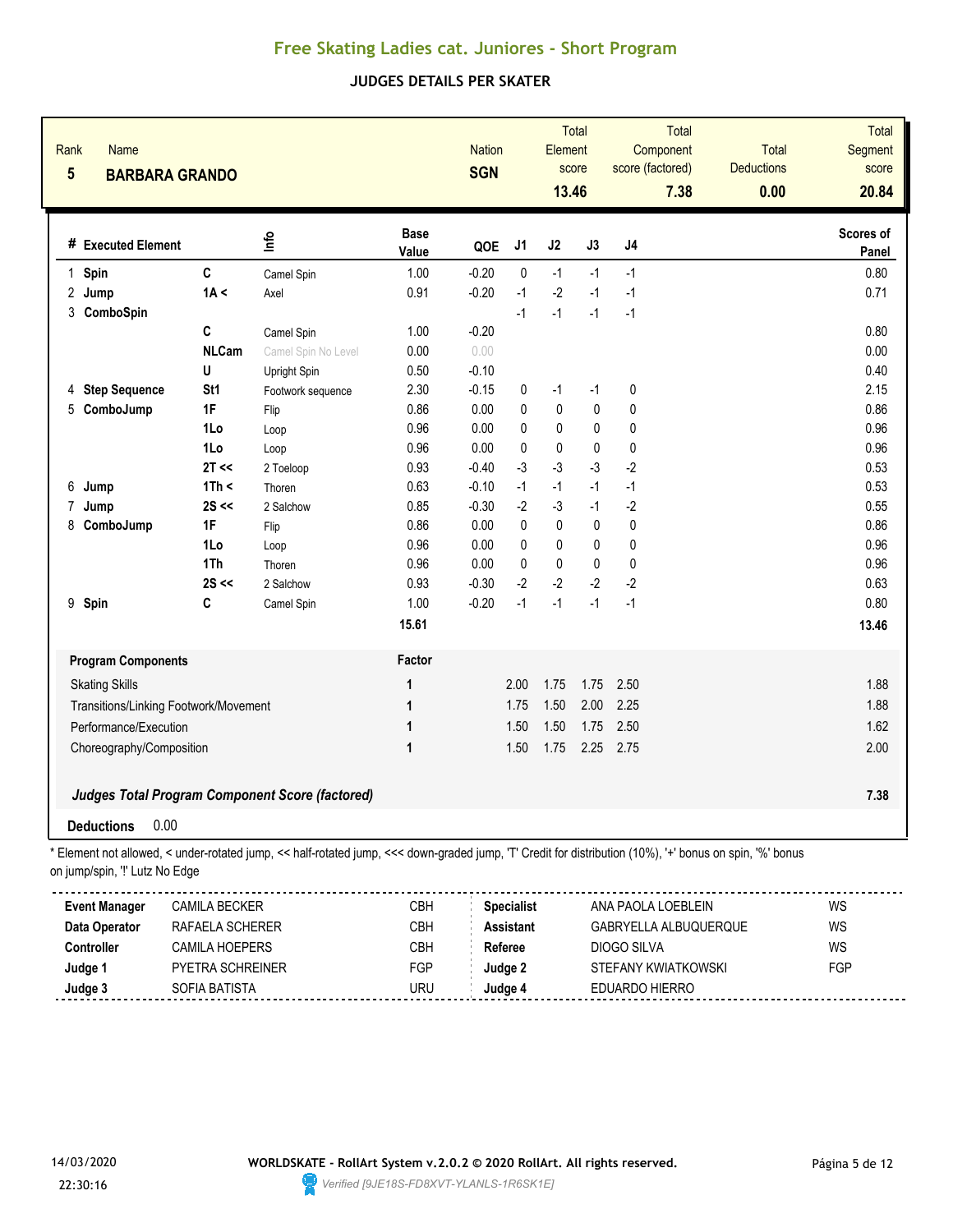#### **JUDGES DETAILS PER SKATER**

| Rank<br><b>Name</b><br>$6\phantom{1}$<br><b>FRANCINE VILLAR</b> |                      |                                                                                                                                                        |                      | <b>Nation</b><br><b>ASR</b> |                   | Element<br>12.19 | <b>Total</b><br>score | score (factored)                 | <b>Total</b><br>Component<br>7.87 | Total<br><b>Deductions</b><br>$-1.00$ | Total<br>Segment<br>score<br>19.06 |
|-----------------------------------------------------------------|----------------------|--------------------------------------------------------------------------------------------------------------------------------------------------------|----------------------|-----------------------------|-------------------|------------------|-----------------------|----------------------------------|-----------------------------------|---------------------------------------|------------------------------------|
| # Executed Element                                              |                      | lnfo                                                                                                                                                   | <b>Base</b><br>Value | QOE                         | J <sub>1</sub>    | J2               | J3                    | J <sub>4</sub>                   |                                   |                                       | Scores of<br>Panel                 |
| 1 Spin                                                          | C                    | Camel Spin                                                                                                                                             | 1.00                 | $-0.10$                     | $-1$              | $\pmb{0}$        | $-1$                  | 0                                |                                   |                                       | 0.90                               |
| 2<br>Jump                                                       | 1A                   | Axel                                                                                                                                                   | 1.30                 | 0.10                        | $\pmb{0}$         | $+1$             | $+1$                  | $\pmb{0}$                        |                                   |                                       | 1.40                               |
| Spin<br>3                                                       | <b>NLSit</b>         | Sit Spin No Level                                                                                                                                      | 0.00                 | 0.00                        | $\circ$           | $-1$             | $-1$                  | $-1$                             |                                   |                                       | 0.00                               |
| <b>Step Sequence</b><br>4                                       | <b>StB</b>           | Footwork sequence                                                                                                                                      | 1.80                 | $-0.30$                     | $-1$              | 0                | $-1$                  | $-1$                             |                                   |                                       | 1.50                               |
| 5<br>Jump                                                       | 1Th                  | Thoren                                                                                                                                                 | 0.90                 | 0.00                        | $\mathbf{0}$      | 0                | 0                     | 0                                |                                   |                                       | 0.90                               |
| 6<br>ComboJump                                                  | 1Lo                  | Loop                                                                                                                                                   | 0.96                 | 0.00                        | $\mathbf{0}$      | 0                | 0                     | $\mathbf{0}$                     |                                   |                                       | 0.96                               |
|                                                                 | 1Lo                  | Loop                                                                                                                                                   | 0.96                 | 0.00                        | $\mathbf{0}$      | 0                | 0                     | $\mathbf{0}$                     |                                   |                                       | 0.96                               |
|                                                                 | 1Th                  | Thoren                                                                                                                                                 | 0.96                 | 0.00                        | $-1$              | 0                | $\mathbf 0$           | $\mathbf 0$                      |                                   |                                       | 0.96                               |
|                                                                 | 2S <                 | 2 Salchow                                                                                                                                              | 1.30                 | $-0.35$                     | $-1$              | $-3$             | $-3$                  | $-2$                             |                                   |                                       | 0.95                               |
| 7<br>Jump                                                       | 2S <                 | 2 Salchow                                                                                                                                              | 1.19                 | $-0.35$                     | $-1$              | $-3$             | $-3$                  | $-2$                             |                                   |                                       | 0.84                               |
| 8<br>ComboSpin                                                  |                      |                                                                                                                                                        |                      |                             | $-1$              | $-1$             | $-1$                  | $-1$                             |                                   |                                       |                                    |
|                                                                 | <b>NLCam</b>         | Camel Spin No Level                                                                                                                                    | $0.00*$              |                             |                   |                  |                       |                                  |                                   |                                       |                                    |
|                                                                 | S                    | Sit Spin                                                                                                                                               | $0.80*$              |                             |                   |                  |                       |                                  |                                   |                                       |                                    |
|                                                                 | <b>NLCam</b>         | Camel Spin No Level                                                                                                                                    | $0.00*$              |                             |                   |                  |                       |                                  |                                   |                                       |                                    |
| ComboJump<br>9                                                  | <b>1A</b>            | Axel                                                                                                                                                   | 1.40                 | $-0.20$                     | $-1$              | $-1$             | $-2$                  | $-1$                             |                                   |                                       | 1.20                               |
|                                                                 | <b>NJ</b>            | No Jump                                                                                                                                                | 0.00                 | 0.00                        | $\bigcirc$        | $\bigcirc$       | $\bigcirc$            | $\begin{array}{c} \n\end{array}$ |                                   |                                       | 0.00                               |
|                                                                 | 1Th                  | Thoren                                                                                                                                                 | 0.96                 | $-0.10$                     | $-1$              | $-1$             | $-1$                  | $-1$                             |                                   |                                       | 0.86                               |
|                                                                 | 1F                   | Flip                                                                                                                                                   | 0.86                 | $-0.10$                     | $-1$              | $-1$             | $-2$                  | $\mathbf{0}$                     |                                   |                                       | 0.76                               |
|                                                                 |                      |                                                                                                                                                        | 13.59                |                             |                   |                  |                       |                                  |                                   |                                       | 12.19                              |
| <b>Program Components</b>                                       |                      |                                                                                                                                                        | Factor               |                             |                   |                  |                       |                                  |                                   |                                       |                                    |
| <b>Skating Skills</b>                                           |                      |                                                                                                                                                        | 1                    |                             | 1.50              | 2.75             | 1.00                  | 2.50                             |                                   |                                       | 2.00                               |
| Transitions/Linking Footwork/Movement                           |                      |                                                                                                                                                        | 1                    |                             | 1.25              | 3.00             | 1.25                  | 2.25                             |                                   |                                       | 1.75                               |
| Performance/Execution                                           |                      |                                                                                                                                                        | 1                    |                             | 1.75              | 2.75             | 1.50                  | 2.50                             |                                   |                                       | 2.12                               |
| Choreography/Composition                                        |                      |                                                                                                                                                        | 1                    |                             | 1.50              | 2.50             | 1.25                  | 3.00                             |                                   |                                       | 2.00                               |
|                                                                 |                      |                                                                                                                                                        |                      |                             |                   |                  |                       |                                  |                                   |                                       |                                    |
|                                                                 |                      | <b>Judges Total Program Component Score (factored)</b>                                                                                                 |                      |                             |                   |                  |                       |                                  |                                   |                                       | 7.87                               |
| $-1.00$<br><b>Deductions</b>                                    | Falls:1              |                                                                                                                                                        |                      |                             |                   |                  |                       |                                  |                                   |                                       |                                    |
| on jump/spin, "!' Lutz No Edge                                  |                      | Element not allowed, < under-rotated jump, << half-rotated jump, <<< down-graded jump, 'T' Credit for distribution (10%), '+' bonus on spin, '%' bonus |                      |                             |                   |                  |                       |                                  |                                   |                                       |                                    |
| <b>Event Manager</b>                                            | <b>CAMILA BECKER</b> |                                                                                                                                                        | CBH                  |                             | <b>Specialist</b> |                  |                       |                                  | ANA PAOLA LOEBLEIN                |                                       | WS                                 |
| Data Operator                                                   | RAFAELA SCHERER      |                                                                                                                                                        | CBH                  |                             | <b>Assistant</b>  |                  |                       |                                  | GABRYELLA ALBUQUERQUE             |                                       | WS                                 |
| Controller                                                      | CAMILA HOEPERS       |                                                                                                                                                        | CBH                  |                             | Referee           |                  |                       | <b>DIOGO SILVA</b>               |                                   |                                       | WS                                 |



**Judge 1** PYETRA SCHREINER FGP **Judge 2** STEFANY KWIATKOWSKI FGP

**Judge 3** SOFIA BATISTA URU **Judge 4** EDUARDO HIERRO

<u>............</u>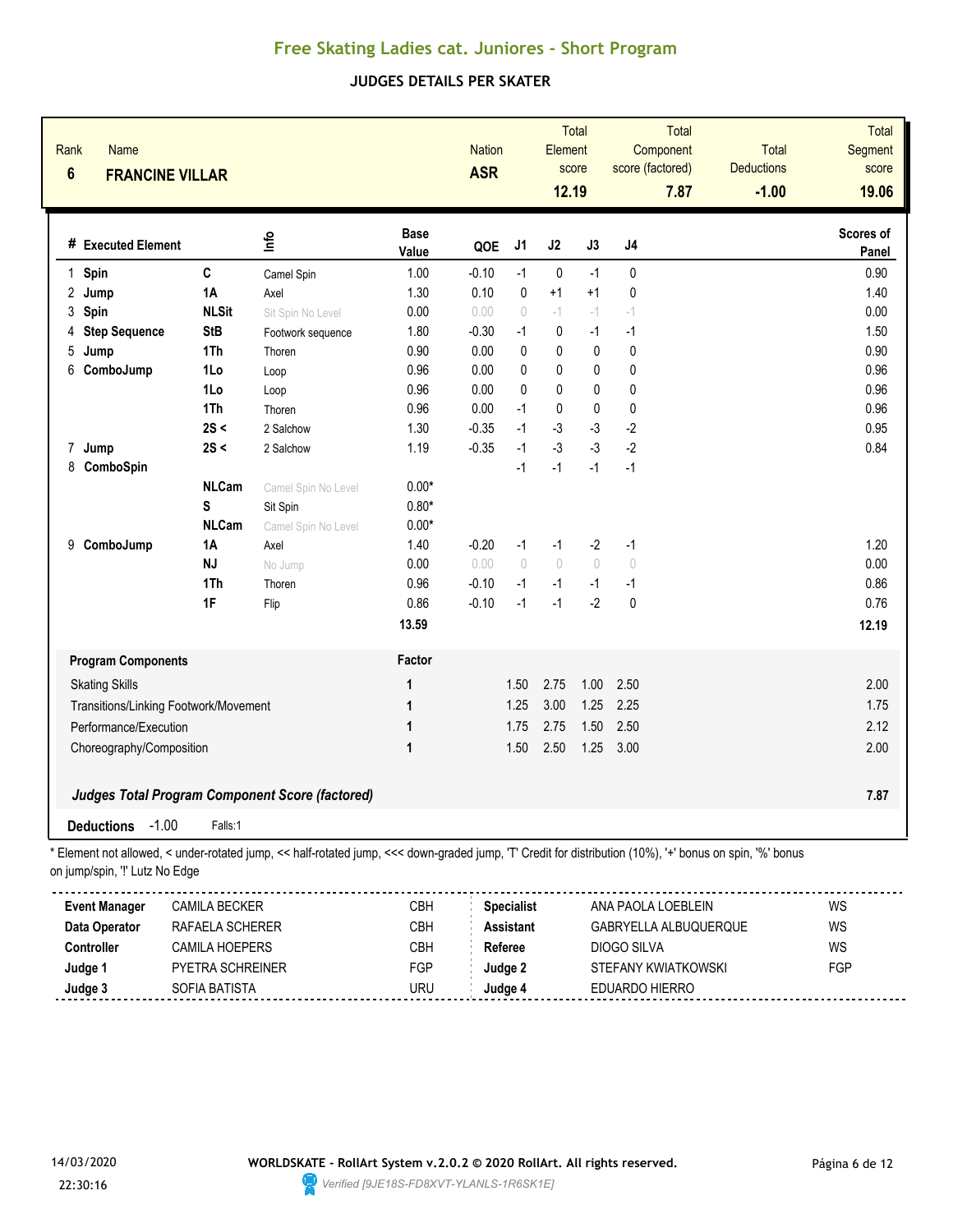#### **JUDGES DETAILS PER SKATER**

| Name<br>Rank<br>$\overline{7}$ | <b>LUANA PIEROZAN</b>                 |                                                                                                                                                          |                      | <b>Nation</b><br><b>EPA</b> |                   | Element<br>12.91 | Total<br>score |                | Total<br>Component<br>score (factored)<br>5.87 | <b>Total</b><br><b>Deductions</b><br>0.00 | Total<br>Segment<br>score<br>18.78 |
|--------------------------------|---------------------------------------|----------------------------------------------------------------------------------------------------------------------------------------------------------|----------------------|-----------------------------|-------------------|------------------|----------------|----------------|------------------------------------------------|-------------------------------------------|------------------------------------|
| # Executed Element             |                                       | lnfo                                                                                                                                                     | <b>Base</b><br>Value | QOE                         | J1                | J2               | J3             | J <sub>4</sub> |                                                |                                           | Scores of<br><b>Panel</b>          |
| Jump<br>1                      | 1A <                                  | Axel                                                                                                                                                     | 0.91                 | $-0.25$                     | $-1$              | $-2$             | $-1$           | $-2$           |                                                |                                           | 0.66                               |
| 2 ComboJump                    | 1F                                    | Flip                                                                                                                                                     | 0.86                 | 0.00                        | 0                 | $\mathbf 0$      | $\mathbf 0$    | $\pmb{0}$      |                                                |                                           | 0.86                               |
|                                | 1Lo                                   | Loop                                                                                                                                                     | 0.96                 | 0.00                        | 0                 | $\mathbf 0$      | 0              | $-1$           |                                                |                                           | 0.96                               |
|                                | 1Th <                                 | Thoren                                                                                                                                                   | 0.67                 | $-0.10$                     | $-1$              | $-1$             | $-1$           | $-1$           |                                                |                                           | 0.57                               |
|                                | $2S \ll$                              | 2 Salchow                                                                                                                                                | 0.93                 | $-0.30$                     | $-2$              | $-2$             | $-2$           | $-2$           |                                                |                                           | 0.63                               |
| 3 ComboSpin                    |                                       |                                                                                                                                                          |                      |                             | $-1$              | $-1$             | $-1$           | $-1$           |                                                |                                           |                                    |
|                                | C                                     | Camel Spin                                                                                                                                               | 1.00                 | $-0.20$                     |                   |                  |                |                |                                                |                                           | 0.80                               |
|                                | <b>NLCam</b>                          | Camel Spin No Level                                                                                                                                      | 0.00                 | 0.00                        |                   |                  |                |                |                                                |                                           | 0.00                               |
|                                | U                                     | Upright Spin                                                                                                                                             | 0.50                 | $-0.10$                     |                   |                  |                |                |                                                |                                           | 0.40                               |
|                                | U                                     | Upright Spin                                                                                                                                             | $0.50*$              |                             |                   |                  |                |                |                                                |                                           |                                    |
| <b>Step Sequence</b><br>4      | <b>StB</b>                            | Footwork sequence                                                                                                                                        | 1.80                 | $-0.45$                     | $-1$              | $-2$             | $-2$           | $-1$           |                                                |                                           | 1.35                               |
| 5<br>Jump                      | $2S \ll$                              | 2 Salchow                                                                                                                                                | 0.85                 | $-0.30$                     | $-2$              | $-2$             | $-2$           | $-2$           |                                                |                                           | 0.55                               |
| 6<br>Spin                      | C                                     | Camel Spin                                                                                                                                               | 1.00                 | $-0.20$                     | $-1$              | $-1$             | $-1$           | $-1$           |                                                |                                           | 0.80                               |
| 7<br>Jump                      | 1F                                    | Flip                                                                                                                                                     | 0.80                 | 0.00                        | $\pmb{0}$         | $\pmb{0}$        | $\pmb{0}$      | $\pmb{0}$      |                                                |                                           | 0.80                               |
| ComboJump<br>8                 | <b>1A</b>                             | Axel                                                                                                                                                     | 1.40                 | $-0.10$                     | $-1$              | $\mathbf 0$      | 0              | $-1$           |                                                |                                           | 1.30                               |
|                                | 1Lo                                   | Loop                                                                                                                                                     | 0.96                 | 0.00                        | 0                 | $\mathbf 0$      | 0              | 0              |                                                |                                           | 0.96                               |
|                                | 1Lo                                   | Loop                                                                                                                                                     | 0.96                 | 0.00                        | 0                 | $\mathbf{0}$     | $\mathbf 0$    | 0              |                                                |                                           | 0.96                               |
|                                | 1T                                    | Toeloop                                                                                                                                                  | 0.61                 | $-0.10$                     | $-1$              | $-2$             | $-1$           | $-1$           |                                                |                                           | 0.51                               |
| 9 Spin                         | S                                     | Sit Spin                                                                                                                                                 | 0.80                 | 0.00                        | 0                 | $\mathbf{0}$     | $-2$           | $\pmb{0}$      |                                                |                                           | 0.80                               |
|                                |                                       |                                                                                                                                                          | 15.01                |                             |                   |                  |                |                |                                                |                                           | 12.91                              |
| <b>Program Components</b>      |                                       |                                                                                                                                                          | Factor               |                             |                   |                  |                |                |                                                |                                           |                                    |
| <b>Skating Skills</b>          |                                       |                                                                                                                                                          | 1                    |                             | 1.25              | 2.00             | 1.25           | 2.00           |                                                |                                           | 1.62                               |
|                                | Transitions/Linking Footwork/Movement |                                                                                                                                                          | 1                    |                             | 1.25              | 1.25             | 1.25           | 2.25           |                                                |                                           | 1.25                               |
| Performance/Execution          |                                       |                                                                                                                                                          | 1                    |                             | 1.00              | 1.50             | 1.50           | 2.25           |                                                |                                           | 1.50                               |
| Choreography/Composition       |                                       |                                                                                                                                                          | 1                    |                             | 1.25              | 1.75             | 1.25           | 2.25           |                                                |                                           | 1.50                               |
|                                |                                       | <b>Judges Total Program Component Score (factored)</b>                                                                                                   |                      |                             |                   |                  |                |                |                                                |                                           | 5.87                               |
| <b>Deductions</b>              | 0.00                                  |                                                                                                                                                          |                      |                             |                   |                  |                |                |                                                |                                           |                                    |
|                                |                                       | * Element not allowed, < under-rotated jump, << half-rotated jump, <<< down-graded jump, 'T' Credit for distribution (10%), '+' bonus on spin, '%' bonus |                      |                             |                   |                  |                |                |                                                |                                           |                                    |
| on jump/spin, "!' Lutz No Edge |                                       |                                                                                                                                                          |                      |                             |                   |                  |                |                |                                                |                                           |                                    |
| <b>Event Manager</b>           | <b>CAMILA BECKER</b>                  |                                                                                                                                                          | CBH                  |                             | <b>Specialist</b> |                  |                |                | ANA PAOLA LOEBLEIN                             |                                           | WS                                 |
| Data Operator                  | RAFAELA SCHERER                       |                                                                                                                                                          | CBH                  |                             | <b>Assistant</b>  |                  |                |                | GABRYELLA ALBUQUERQUE                          |                                           | WS                                 |
| Controller                     | CAMILA HOEPERS                        |                                                                                                                                                          | CBH                  |                             | Referee           |                  |                | DIOGO SILVA    |                                                |                                           | WS                                 |
| Judge 1                        | PYETRA SCHREINER                      |                                                                                                                                                          | FGP                  |                             | Judge 2           |                  |                |                | STEFANY KWIATKOWSKI                            |                                           | FGP                                |
| Judge 3                        | SOFIA BATISTA                         |                                                                                                                                                          | <b>URU</b>           |                             | Judge 4           |                  |                | EDUARDO HIERRO |                                                |                                           |                                    |

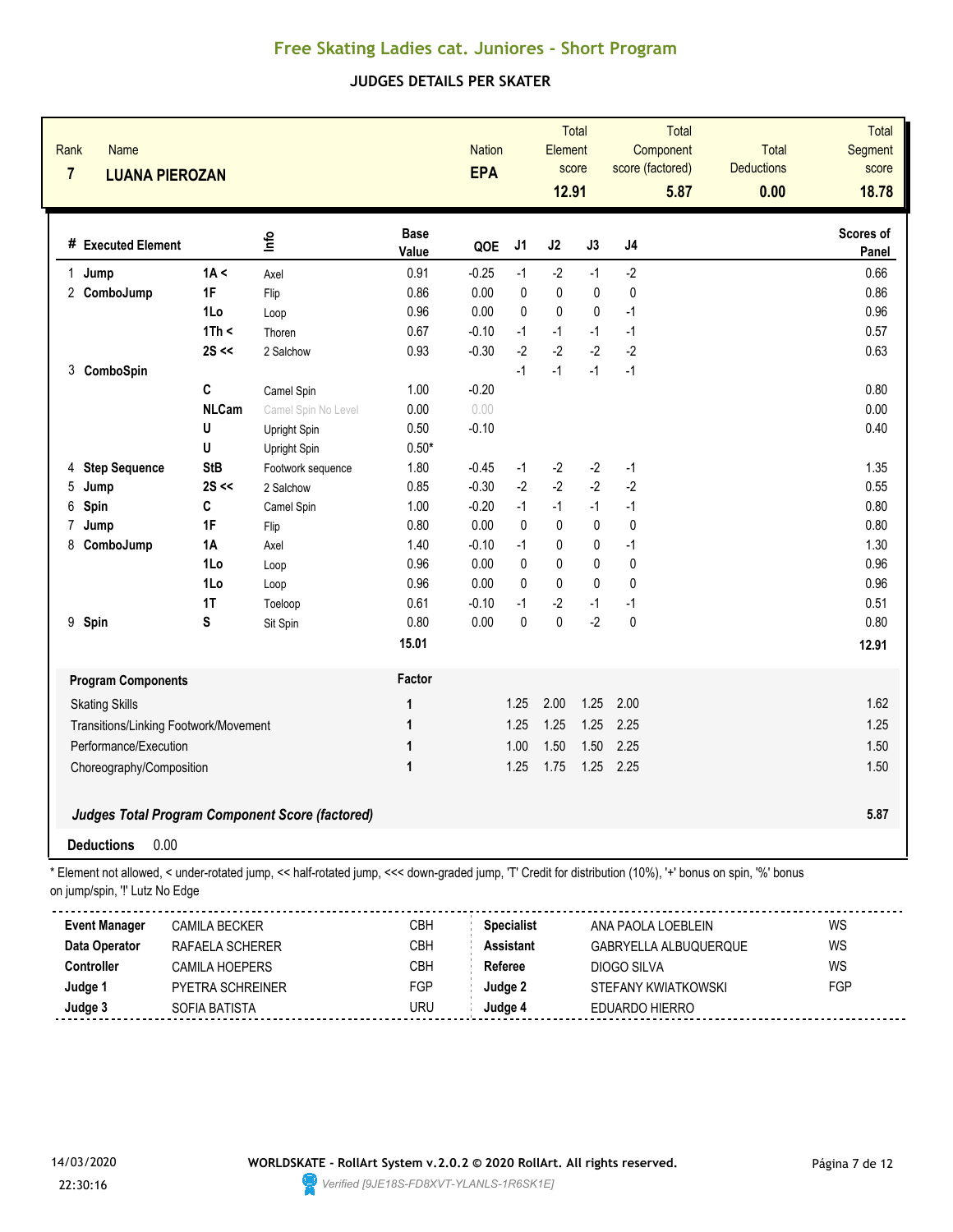#### **JUDGES DETAILS PER SKATER**

| Rank<br><b>Name</b><br>8       | <b>NICOLLE SOARES</b>                 |                                                                                                                                                        |                      | <b>Nation</b><br><b>PAP</b> |                   | Element<br>13.99 | <b>Total</b><br>score | score (factored) | Total<br>Component<br>7.00 | Total<br><b>Deductions</b><br>$-3.00$ | Total<br>Segment<br>score<br>17.99 |
|--------------------------------|---------------------------------------|--------------------------------------------------------------------------------------------------------------------------------------------------------|----------------------|-----------------------------|-------------------|------------------|-----------------------|------------------|----------------------------|---------------------------------------|------------------------------------|
| # Executed Element             |                                       | lnfo                                                                                                                                                   | <b>Base</b><br>Value | QOE                         | J <sub>1</sub>    | J2               | J3                    | J <sub>4</sub>   |                            |                                       | Scores of<br>Panel                 |
| 1 Spin                         | $\mathbf{C}$                          | Camel Spin                                                                                                                                             | 1.00                 | 0.00                        | $\mathbf 0$       | $\pmb{0}$        | $\pmb{0}$             | $-1$             |                            |                                       | 1.00                               |
| 2<br><b>Step Sequence</b>      | <b>StB</b>                            | Footwork sequence                                                                                                                                      | 1.80                 | $-0.15$                     | 0                 | $\pmb{0}$        | $-1$                  | $-1$             |                            |                                       | 1.65                               |
| 3<br>Jump                      | 1Th                                   | Thoren                                                                                                                                                 | 0.90                 | 0.00                        | $\pmb{0}$         | $\pmb{0}$        | $\pmb{0}$             | $-1$             |                            |                                       | 0.90                               |
| 4<br>Jump                      | <b>1A</b>                             | Axel                                                                                                                                                   | 1.30                 | $-0.40$                     | -3                | $-3$             | $-3$                  | $-3$             |                            |                                       | 0.90                               |
| ComboJump<br>5                 | $1\mathsf{L}z$                        | Lutz                                                                                                                                                   | 0.48!                | $-0.05$                     | $\mathbf{0}$      | 0                | $-2$                  | $-1$             |                            |                                       | 0.43                               |
|                                | 1Lo                                   | Loop                                                                                                                                                   | 0.96                 | 0.00                        | $\mathbf{0}$      | $\mathbf{0}$     | $\pmb{0}$             | $\mathbf{0}$     |                            |                                       | 0.96                               |
|                                | 1Th                                   | Thoren                                                                                                                                                 | 0.96                 | $-0.10$                     | $-1$              | $-1$             | $-1$                  | $-3$             |                            |                                       | 0.86                               |
|                                | 1F                                    | Flip                                                                                                                                                   | 0.86                 | $-0.10$                     | $-1$              | $\mathbf 0$      | $-2$                  | $-1$             |                            |                                       | 0.76                               |
| ComboSpin<br>6                 |                                       |                                                                                                                                                        |                      |                             | $\mathbf{0}$      | $+1$             | $+1$                  | $-1$             |                            |                                       |                                    |
|                                | C                                     | Camel Spin                                                                                                                                             | 1.00                 | 0.10                        |                   |                  |                       |                  |                            |                                       | 1.10                               |
|                                | C                                     | Camel Spin                                                                                                                                             | 1.00                 | 0.10                        |                   |                  |                       |                  |                            |                                       | 1.10                               |
|                                | U                                     | Upright Spin                                                                                                                                           | 0.50                 | 0.05                        |                   |                  |                       |                  |                            |                                       | 0.55                               |
| ComboJump<br>$\overline{7}$    | 1F                                    | Flip                                                                                                                                                   | 0.86                 | 0.00                        | 0                 | $\pmb{0}$        | 0                     | 0                |                            |                                       | 0.86                               |
|                                | 1Lo                                   | Loop                                                                                                                                                   | 0.96                 | 0.00                        | $\mathbf 0$       | $\pmb{0}$        | 0                     | $-1$             |                            |                                       | 0.96                               |
|                                | 1Th                                   | Thoren                                                                                                                                                 | 0.96                 | $-0.20$                     | $-1$              | $-2$             | $-2$                  | $-2$             |                            |                                       | 0.76                               |
|                                | 1S                                    | Salchow                                                                                                                                                | 0.61                 | $-0.20$                     | $-1$              | $-1$             | $-3$                  | $-3$             |                            |                                       | 0.41                               |
| 8<br>Jump                      | 2S <                                  | 2 Salchow                                                                                                                                              | 1.19                 | $-0.40$                     | $-3$              | $-3$             | $-3$                  | $-3$             |                            |                                       | 0.79                               |
| 9<br>Spin                      | <b>NLCam</b>                          | Camel Spin No Level                                                                                                                                    | 0.00                 | 0.00                        | $-3$              | $-3$             | $-3$                  | $-3$             |                            |                                       | 0.00                               |
|                                |                                       |                                                                                                                                                        | 15.34                |                             |                   |                  |                       |                  |                            |                                       | 13.99                              |
| <b>Program Components</b>      |                                       |                                                                                                                                                        | Factor               |                             |                   |                  |                       |                  |                            |                                       |                                    |
| <b>Skating Skills</b>          |                                       |                                                                                                                                                        | 1                    |                             | 2.00              | 2.00             | 2.00                  | 2.00             |                            |                                       | 2.00                               |
|                                | Transitions/Linking Footwork/Movement |                                                                                                                                                        | 1                    |                             | 1.75              | 1.75             | 1.75                  | 1.50             |                            |                                       | 1.75                               |
| Performance/Execution          |                                       |                                                                                                                                                        | 1                    |                             | 1.50              | 1.50             | 1.50                  | 1.50             |                            |                                       | 1.50                               |
| Choreography/Composition       |                                       |                                                                                                                                                        | 1                    |                             | 1.75              | 1.75             | 1.75                  | 1.75             |                            |                                       | 1.75                               |
|                                |                                       | Judges Total Program Component Score (factored)                                                                                                        |                      |                             |                   |                  |                       |                  |                            |                                       | 7.00                               |
| <b>Deductions</b>              | $-3.00$<br>Falls:3                    |                                                                                                                                                        |                      |                             |                   |                  |                       |                  |                            |                                       |                                    |
| on jump/spin, "!' Lutz No Edge |                                       | Element not allowed, < under-rotated jump, << half-rotated jump, <<< down-graded jump, 'T' Credit for distribution (10%), '+' bonus on spin, '%' bonus |                      |                             |                   |                  |                       |                  |                            |                                       |                                    |
| <b>Event Manager</b>           | <b>CAMILA BECKER</b>                  |                                                                                                                                                        | CBH                  |                             | <b>Specialist</b> |                  |                       |                  | ANA PAOLA LOEBLEIN         |                                       | WS                                 |
| Data Operator                  | RAFAELA SCHERER                       |                                                                                                                                                        | CBH                  |                             | <b>Assistant</b>  |                  |                       |                  | GABRYELLA ALBUQUERQUE      |                                       | WS                                 |
| Controller                     | CAMILA HOEPERS                        |                                                                                                                                                        | CBH                  |                             | Referee           |                  |                       | DIOGO SILVA      |                            |                                       | WS                                 |
| Judge 1                        | PYETRA SCHREINER                      |                                                                                                                                                        | FGP                  |                             | Judge 2           |                  |                       |                  | STEFANY KWIATKOWSKI        |                                       | FGP                                |



<u>............</u>

**Judge 3** SOFIA BATISTA URU **Judge 4** EDUARDO HIERRO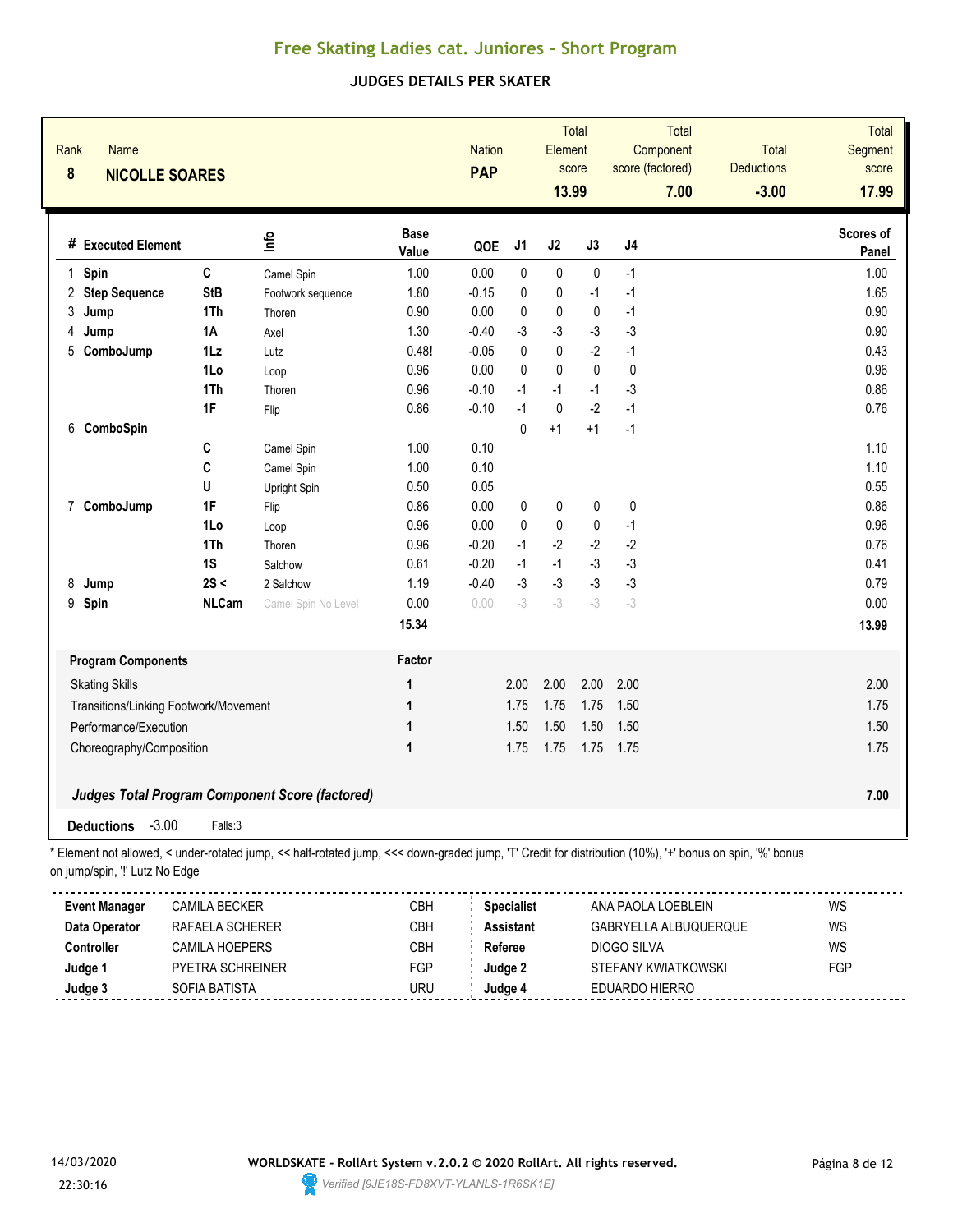### **JUDGES DETAILS PER SKATER**

| Rank<br>$\boldsymbol{9}$ | Name                           | <b>AMANDA BENITES MACEDO</b>          |                                                                                                                                                          |                      | <b>Nation</b><br><b>GPP</b> |                   | Element          | <b>Total</b><br>score<br>8.90 | score (factored) | Total<br>Component<br>8.01 | <b>Total</b><br><b>Deductions</b><br>0.00 | <b>Total</b><br>Segment<br>score<br>16.91 |
|--------------------------|--------------------------------|---------------------------------------|----------------------------------------------------------------------------------------------------------------------------------------------------------|----------------------|-----------------------------|-------------------|------------------|-------------------------------|------------------|----------------------------|-------------------------------------------|-------------------------------------------|
|                          | # Executed Element             |                                       | lnfo                                                                                                                                                     | <b>Base</b><br>Value | QOE                         | J1                | J2               | J3                            | J4               |                            |                                           | Scores of<br>Panel                        |
| $\mathbf 1$              | Jump                           | 1A                                    | Axel                                                                                                                                                     | 1.30                 | $-0.10$                     | $-1$              | $-1$             | $\mathbf 0$                   | $\mathbf{0}$     |                            |                                           | 1.20                                      |
|                          | 2 ComboSpin                    |                                       |                                                                                                                                                          |                      |                             | $-1$              | $-1$             | $-2$                          | $-1$             |                            |                                           |                                           |
|                          |                                | <b>NLCam</b>                          | Camel Spin No Level                                                                                                                                      | 0.00                 | 0.00                        |                   |                  |                               |                  |                            |                                           | 0.00                                      |
|                          |                                | U                                     | Upright Spin                                                                                                                                             | 0.50                 | $-0.10$                     |                   |                  |                               |                  |                            |                                           | 0.40                                      |
|                          |                                | U                                     | Upright Spin                                                                                                                                             | 0.50                 | $-0.10$                     |                   |                  |                               |                  |                            |                                           | 0.40                                      |
|                          | 3 ComboJump                    | 1F<br>1T                              | Flip                                                                                                                                                     | 0.86<br>0.61         | 0.00<br>$-0.10$             | 0<br>$-1$         | 0<br>$-3$        | 0                             | 0                |                            |                                           | 0.86                                      |
|                          |                                | 2T <                                  | Toeloop                                                                                                                                                  | 0.93                 | $-0.30$                     | $-2$              | $-2$             | $-1$<br>$-2$                  | $-1$<br>$-2$     |                            |                                           | 0.51<br>0.63                              |
| 4                        | <b>Step Sequence</b>           | <b>NSt</b>                            | 2 Toeloop<br>Footwork No Level                                                                                                                           | 0.00                 | 0.00                        | $-1$              | $- \, \hat{} \,$ | $-1$                          | $-1$             |                            |                                           | 0.00                                      |
| 5                        | Spin                           | <b>NLCam</b>                          | Camel Spin No Level                                                                                                                                      | 0.00                 | 0.00                        | $-2$              | $- \, \hat{} \,$ | $-1$                          | $-2$             |                            |                                           | 0.00                                      |
| 6                        | ComboJump                      | 1F                                    | Flip                                                                                                                                                     | 0.86                 | 0.00                        | $-1$              | 0                | 0                             | 0                |                            |                                           | 0.86                                      |
|                          |                                | 1Lo                                   | Loop                                                                                                                                                     | 0.96                 | 0.00                        | $-1$              | 0                | $\mathbf 0$                   | $\mathbf{0}$     |                            |                                           | 0.96                                      |
|                          |                                | 1Th <                                 | Thoren                                                                                                                                                   | 0.67                 | $-0.10$                     | $-1$              | $-1$             | $-1$                          | $-1$             |                            |                                           | 0.57                                      |
|                          |                                | 1F                                    | Flip                                                                                                                                                     | 0.86                 | $-0.05$                     | $-1$              | 0                | $-1$                          | 0                |                            |                                           | 0.81                                      |
| 7                        | Jump                           | $2T \ll$                              | 2 Toeloop                                                                                                                                                | 0.85                 | $-0.30$                     | $-2$              | $-3$             | $-2$                          | $-2$             |                            |                                           | 0.55                                      |
| 8                        | Jump                           | <b>1T</b>                             | Toeloop                                                                                                                                                  | 0.60                 | 0.00                        | 0                 | 0                | 0                             | 0                |                            |                                           | 0.60                                      |
| 9                        | Spin                           | U                                     | Upright Spin                                                                                                                                             | 0.50                 | 0.05                        | $+1$              | $+1$             | $\mathbf{0}$                  | $-1$             |                            |                                           | 0.55                                      |
|                          |                                |                                       |                                                                                                                                                          | 10.00                |                             |                   |                  |                               |                  |                            |                                           | 8.90                                      |
|                          | <b>Program Components</b>      |                                       |                                                                                                                                                          | Factor               |                             |                   |                  |                               |                  |                            |                                           |                                           |
|                          | <b>Skating Skills</b>          |                                       |                                                                                                                                                          | 1                    |                             | 1.75              | 2.25             | 2.50                          | 2.50             |                            |                                           | 2.38                                      |
|                          |                                | Transitions/Linking Footwork/Movement |                                                                                                                                                          | 1                    |                             | 1.50              | 1.75             | 2.25                          | 2.25             |                            |                                           | 2.00                                      |
|                          | Performance/Execution          |                                       |                                                                                                                                                          | 1                    |                             | 1.50              | 1.50             | 2.00                          | 2.25             |                            |                                           | 1.75                                      |
|                          | Choreography/Composition       |                                       |                                                                                                                                                          | $\mathbf{1}$         |                             | 1.50              | 1.75             | 2.00                          | 2.50             |                            |                                           | 1.88                                      |
|                          |                                |                                       |                                                                                                                                                          |                      |                             |                   |                  |                               |                  |                            |                                           |                                           |
|                          |                                |                                       | <b>Judges Total Program Component Score (factored)</b>                                                                                                   |                      |                             |                   |                  |                               |                  |                            |                                           | 8.01                                      |
|                          | <b>Deductions</b>              | 0.00                                  |                                                                                                                                                          |                      |                             |                   |                  |                               |                  |                            |                                           |                                           |
|                          | on jump/spin, "!' Lutz No Edge |                                       | * Element not allowed, < under-rotated jump, << half-rotated jump, <<< down-graded jump, 'T' Credit for distribution (10%), '+' bonus on spin, '%' bonus |                      |                             |                   |                  |                               |                  |                            |                                           |                                           |
|                          | <b>Event Manager</b>           | <b>CAMILA BECKER</b>                  |                                                                                                                                                          | CBH                  |                             | <b>Specialist</b> |                  |                               |                  | ANA PAOLA LOEBLEIN         |                                           | WS                                        |
|                          | Data Operator                  | RAFAELA SCHERER                       |                                                                                                                                                          | CBH                  |                             | <b>Assistant</b>  |                  |                               |                  | GABRYELLA ALBUQUERQUE      |                                           | WS                                        |
|                          | Controller                     | CAMILA HOEPERS                        |                                                                                                                                                          | CBH                  |                             | Referee           |                  |                               | DIOGO SILVA      |                            |                                           | WS                                        |
|                          | Judge 1                        | PYETRA SCHREINER                      |                                                                                                                                                          | FGP                  |                             | Judge 2           |                  |                               |                  | STEFANY KWIATKOWSKI        |                                           | FGP                                       |
|                          | Judge 3                        | SOFIA BATISTA                         |                                                                                                                                                          | <b>URU</b>           |                             | Judge 4           |                  |                               | EDUARDO HIERRO   |                            |                                           |                                           |

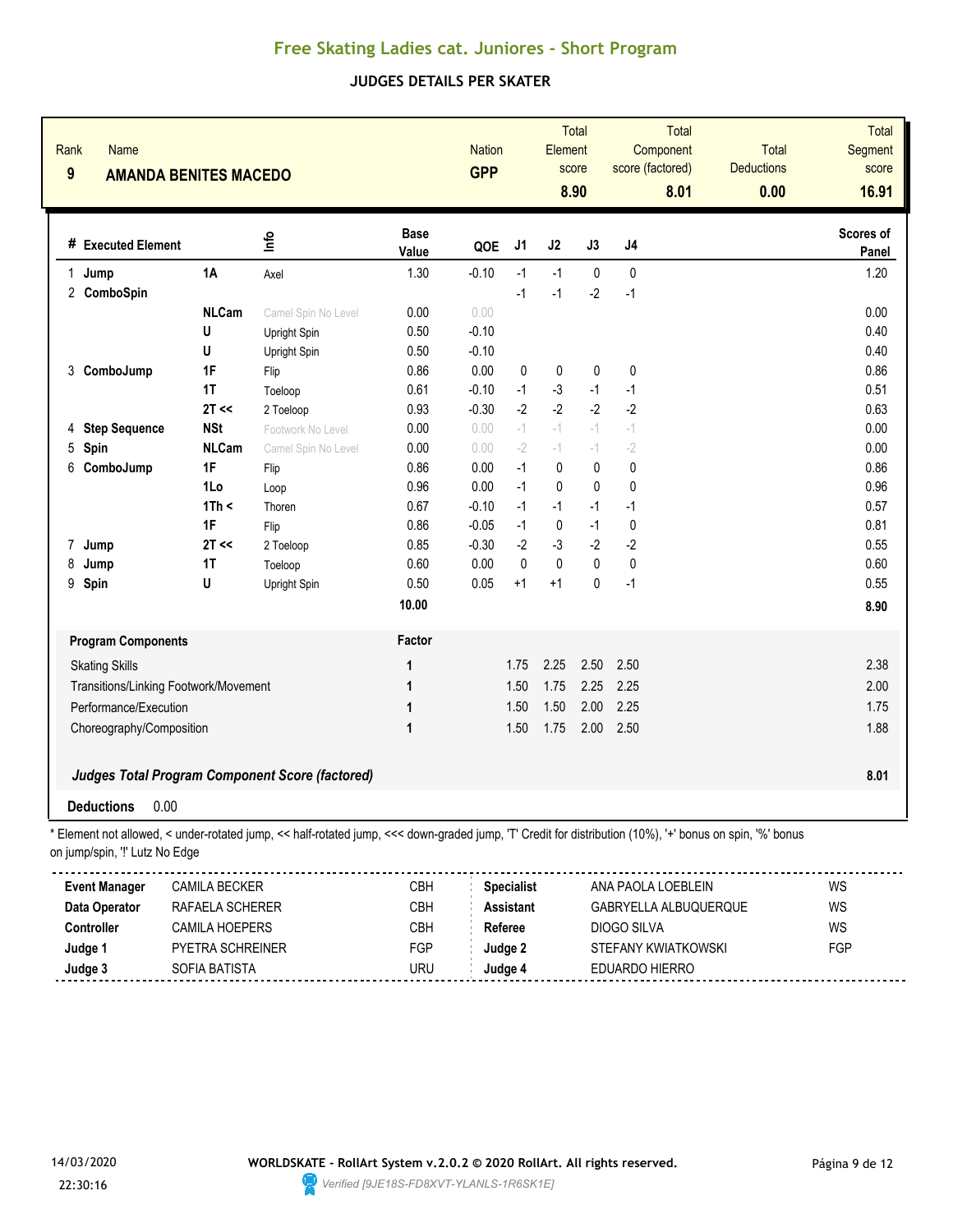### **JUDGES DETAILS PER SKATER**

| Rank<br><b>Name</b><br>10<br><b>AMANDA CARDOSO GIUDICE</b> |              |                                                        |                      | <b>Nation</b><br><b>PPP</b> |              | Element      | <b>Total</b><br>score | score (factored) | <b>Total</b><br>Component | <b>Total</b><br><b>Deductions</b> | <b>Total</b><br><b>Segment</b><br>score |
|------------------------------------------------------------|--------------|--------------------------------------------------------|----------------------|-----------------------------|--------------|--------------|-----------------------|------------------|---------------------------|-----------------------------------|-----------------------------------------|
|                                                            |              |                                                        |                      |                             |              |              | 9.05                  |                  | 6.50                      | 0.00                              | 15.55                                   |
| # Executed Element                                         |              | ٩ų                                                     | <b>Base</b><br>Value | QOE                         | J1           | J2           | J3                    | J <sub>4</sub>   |                           |                                   | <b>Scores of</b><br>Panel               |
| 1 ComboJump                                                | 1F           | Flip                                                   | 0.86                 | 0.00                        | 0            | 0            | 0                     | 0                |                           |                                   | 0.86                                    |
|                                                            | 1T           | Toeloop                                                | 0.61                 | 0.00                        | 0            | $\mathbf{0}$ | $\mathbf{0}$          | $\mathbf{0}$     |                           |                                   | 0.61                                    |
|                                                            | 1Th <        | Thoren                                                 | 0.67                 | $-0.10$                     | $-1$         | $-1$         | $-1$                  | $-1$             |                           |                                   | 0.57                                    |
|                                                            | 1F           | Flip                                                   | 0.86                 | 0.00                        | 0            | 0            | $-1$                  | 0                |                           |                                   | 0.86                                    |
| 2 ComboSpin                                                |              |                                                        |                      |                             | $\mathbf 0$  | $-1$         | $-2$                  | $\pmb{0}$        |                           |                                   |                                         |
|                                                            | <b>NLCam</b> | Camel Spin No Level                                    | 0.00                 | 0.00                        |              |              |                       |                  |                           |                                   | 0.00                                    |
|                                                            | S            | Sit Spin                                               | 0.80                 | $-0.05$                     |              |              |                       |                  |                           |                                   | 0.75                                    |
|                                                            | S            | Sit Spin                                               | 0.80                 | $-0.05$                     |              |              |                       |                  |                           |                                   | 0.75                                    |
| 3<br>Jump                                                  | 2T <<        | 2 Toeloop                                              | 0.60                 | $-0.30$                     | $-3$         | $-3$         | $-3$                  | $-3$             |                           |                                   | 0.30                                    |
| Jump<br>4                                                  | <b>1A</b>    | Axel                                                   | 1.30                 | $-0.25$                     | $-1$         | $-2$         | $-3$                  | $-1$             |                           |                                   | 1.05                                    |
| <b>Step Sequence</b><br>5                                  | <b>StB</b>   | Footwork sequence                                      | 1.80                 | $-0.30$                     | $-1$         | 0            | $-1$                  | $-1$             |                           |                                   | 1.50                                    |
| Spin<br>6                                                  | C            | Camel Spin                                             | 1.00                 | 0.00                        | $\mathbf{0}$ | 0            | $\mathbf 0$           | 0                |                           |                                   | 1.00                                    |
| $\overline{7}$<br>ComboJump                                | $1A \ll $    | Axel                                                   | 0.41                 | $-0.40$                     | $-3$         | $-3$         | $-3$                  | $-3$             |                           |                                   | 0.01                                    |
|                                                            | 1T           | Toeloop                                                | 0.61                 | $-0.20$                     | $-1$         | $-2$         | $-2$                  | $-2$             |                           |                                   | 0.41                                    |
| 8<br>Jump                                                  | 1Lo <        | Loop                                                   | 0.63                 | $-0.25$                     | $-1$         | $-3$         | $-3$                  | $-1$             |                           |                                   | 0.38                                    |
| 9<br>Spin                                                  | <b>NLCam</b> | Camel Spin No Level                                    | 0.00                 | 0.00                        | $-1$         | $-1$         | $-2$                  | $-1$             |                           |                                   | 0.00                                    |
|                                                            |              |                                                        | 10.95                |                             |              |              |                       |                  |                           |                                   | 9.05                                    |
| <b>Program Components</b>                                  |              |                                                        | Factor               |                             |              |              |                       |                  |                           |                                   |                                         |
| <b>Skating Skills</b>                                      |              |                                                        | 1                    |                             | 1.25         | 1.75         | 2.00                  | 2.25             |                           |                                   | 1.88                                    |
| Transitions/Linking Footwork/Movement                      |              |                                                        | 1                    |                             | 1.25         | 2.00         | 1.00                  | 1.75             |                           |                                   | 1.50                                    |
| Performance/Execution                                      |              |                                                        | 1                    |                             | 1.50         | 1.50         | 1.00                  | 1.75             |                           |                                   | 1.50                                    |
| Choreography/Composition                                   |              |                                                        | $\mathbf{1}$         |                             | 1.50         | 1.75         | 1.25                  | 2.25             |                           |                                   | 1.62                                    |
|                                                            |              | <b>Judges Total Program Component Score (factored)</b> |                      |                             |              |              |                       |                  |                           |                                   | 6.50                                    |
| 0.00<br><b>Deductions</b>                                  |              |                                                        |                      |                             |              |              |                       |                  |                           |                                   |                                         |

\* Element not allowed, < under-rotated jump, << half-rotated jump, <<< down-graded jump, 'T' Credit for distribution (10%), '+' bonus on spin, '%' bonus on jump/spin, "!' Lutz No Edge

| <b>Event Manager</b> | CAMILA BECKER    | СВН | <b>Specialist</b> | ANA PAOLA LOEBLEIN    | WS  |
|----------------------|------------------|-----|-------------------|-----------------------|-----|
| Data Operator        | RAFAELA SCHERER  | CBH | Assistant         | GABRYELLA ALBUQUERQUE | WS  |
| Controller           | CAMII A HOFPFRS  | СВН | Referee           | DIOGO SILVA           | WS  |
| Judge 1              | PYETRA SCHREINER | FGP | Judae 2           | STEFANY KWIATKOWSKI   | FGP |
| Judge 3              | SOFIA BATISTA    | URU | Judae 4           | EDUARDO HIERRO        |     |

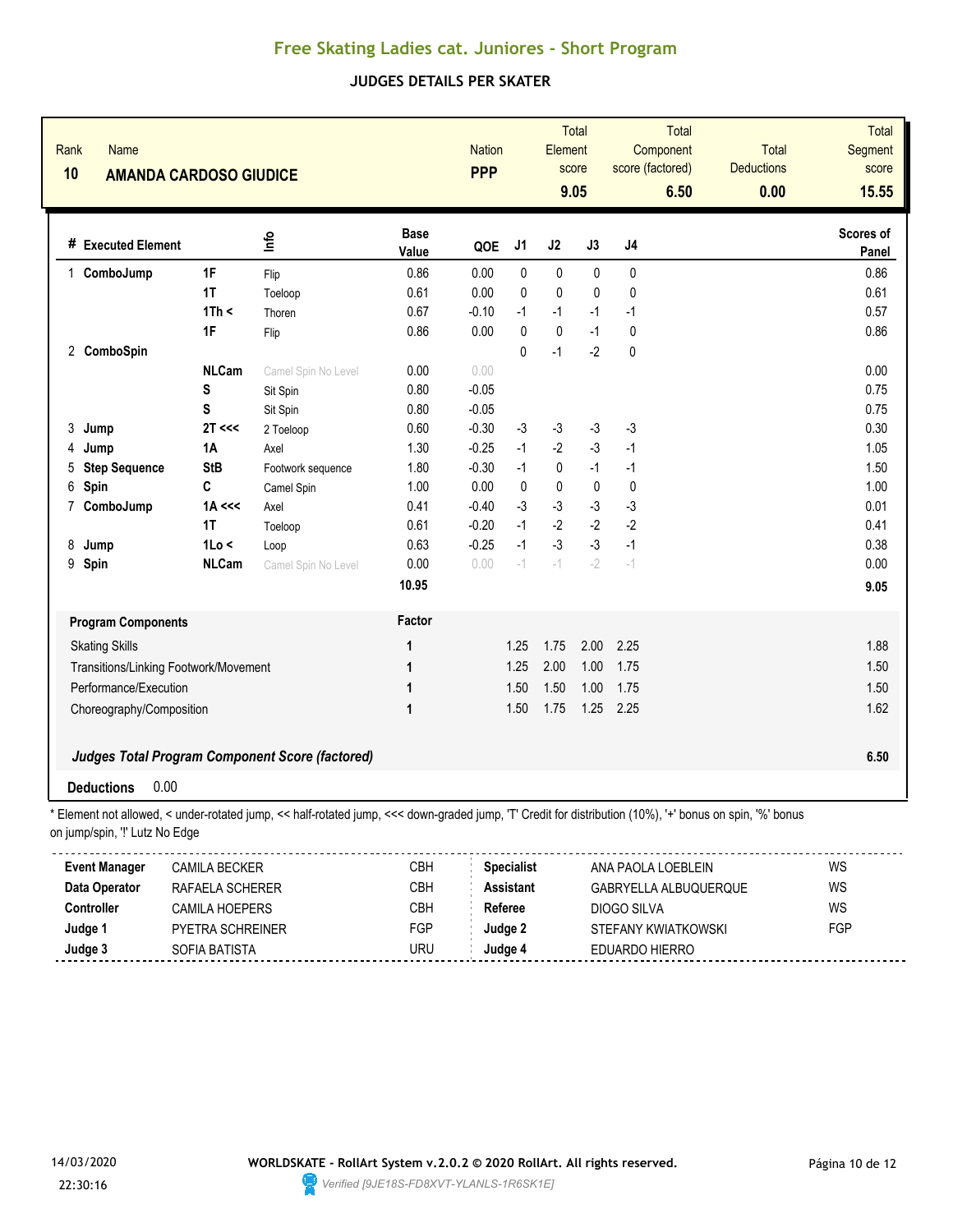### **JUDGES DETAILS PER SKATER**

| Rank<br><b>Name</b><br>11<br><b>GIOVANA QUADROS PESSI</b> |                                       |                      |                                                                                                                                                          | <b>Nation</b><br><b>PLP</b> |         | Total<br>Element<br>score<br>9.13 |             | Total<br>Component<br>score (factored)<br>6.24 |             | Total<br><b>Deductions</b><br>$-2.00$ | <b>Total</b><br>Segment<br>score<br>13.37 |                    |
|-----------------------------------------------------------|---------------------------------------|----------------------|----------------------------------------------------------------------------------------------------------------------------------------------------------|-----------------------------|---------|-----------------------------------|-------------|------------------------------------------------|-------------|---------------------------------------|-------------------------------------------|--------------------|
|                                                           | # Executed Element                    |                      | Info                                                                                                                                                     | <b>Base</b><br>Value        | QOE     | J1                                | J2          | J3                                             | J4          |                                       |                                           | Scores of<br>Panel |
| 1                                                         | Spin                                  | <b>NLCam</b>         | Camel Spin No Level                                                                                                                                      | 0.00                        | 0.00    | $-3$                              | $-3$        | $-3$                                           | $-3$        |                                       |                                           | 0.00               |
|                                                           | 2 Jump                                | 2T                   | 2 Toeloop                                                                                                                                                | 1.70                        | $-0.35$ | $-2$                              | $-3$        | $-3$                                           | $-2$        |                                       |                                           | 1.35               |
| 3                                                         | ComboSpin                             |                      |                                                                                                                                                          |                             |         | $-3$                              | $-2$        | $-3$                                           | $-2$        |                                       |                                           |                    |
|                                                           |                                       | <b>NLCam</b>         | Camel Spin No Level                                                                                                                                      | $0.00*$                     |         |                                   |             |                                                |             |                                       |                                           |                    |
|                                                           |                                       | U                    | Upright Spin                                                                                                                                             | $0.50*$                     |         |                                   |             |                                                |             |                                       |                                           |                    |
|                                                           |                                       | <b>NLUpr</b>         | Upright Spin No level                                                                                                                                    | $0.00*$                     |         |                                   |             |                                                |             |                                       |                                           |                    |
| 4                                                         | <b>Step Sequence</b>                  | <b>NSt</b>           | Footwork No Level                                                                                                                                        | 0.00                        | 0.00    | $-1$                              | $\theta$    | $-2$                                           | $-1$        |                                       |                                           | 0.00               |
| 5                                                         | Jump                                  | 1Lo                  | Loop                                                                                                                                                     | 0.90                        | 0.00    | 0                                 | $+1$        | $\mathbf{0}$                                   | $\pmb{0}$   |                                       |                                           | 0.90               |
| 6                                                         | Spin                                  | <b>NLCam</b>         | Camel Spin No Level                                                                                                                                      | 0.00                        | 0.00    | $-3$                              | $-3$        | $-3$                                           | $-3$        |                                       |                                           | 0.00               |
|                                                           | 7 ComboJump                           | <b>1A</b>            | Axel                                                                                                                                                     | 1.40                        | $-0.25$ | $-1$                              | $-2$        | -3                                             | $-1$        |                                       |                                           | 1.15               |
|                                                           |                                       | <b>NJ</b>            | No Jump                                                                                                                                                  | 0.00                        | 0.00    | $\bigcap$                         | $\bigcirc$  | $\bigcirc$                                     | $\theta$    |                                       |                                           | 0.00               |
|                                                           |                                       | 1Th <                | Thoren                                                                                                                                                   | 0.67                        | $-0.10$ | $-1$                              | $-1$        | $-1$                                           | $-1$        |                                       |                                           | 0.57               |
|                                                           |                                       | 1F                   | Flip                                                                                                                                                     | 0.86                        | $-0.10$ | $-1$                              | $-1$        | $-1$                                           | $-1$        |                                       |                                           | 0.76               |
| 8                                                         | ComboJump                             | 1F                   | Flip                                                                                                                                                     | 0.86                        | 0.00    | $\mathbf{0}$                      | $+1$        | $\pmb{0}$                                      | $-1$        |                                       |                                           | 0.86               |
|                                                           |                                       | 1Lo                  | Loop                                                                                                                                                     | 0.96                        | $-0.05$ | $-1$                              | $+1$        | $\pmb{0}$                                      | $-1$        |                                       |                                           | 0.91               |
|                                                           |                                       | 1Th <                | Thoren                                                                                                                                                   | 0.67                        | $-0.10$ | $-1$                              | $-1$        | $-2$                                           | $-1$        |                                       |                                           | 0.57               |
|                                                           |                                       | 1F                   | Flip                                                                                                                                                     | 0.86                        | $-0.10$ | $-1$                              | $-1$        | $-2$                                           | $\pmb{0}$   |                                       |                                           | 0.76               |
| 9                                                         | Jump                                  | 1A                   | Axel                                                                                                                                                     | 1.30                        | 0.00    | $\mathbf{0}$                      | $\mathbf 0$ | $+1$                                           | $-1$        |                                       |                                           | 1.30               |
|                                                           |                                       |                      |                                                                                                                                                          | 10.18                       |         |                                   |             |                                                |             |                                       |                                           | 9.13               |
|                                                           | <b>Program Components</b>             |                      |                                                                                                                                                          | Factor                      |         |                                   |             |                                                |             |                                       |                                           |                    |
|                                                           | <b>Skating Skills</b>                 |                      |                                                                                                                                                          | 1                           |         | 1.50                              | 1.75        | 1.25                                           | 2.25        |                                       |                                           | 1.62               |
|                                                           | Transitions/Linking Footwork/Movement |                      |                                                                                                                                                          | 1                           |         | 1.50                              | 1.50        | 1.75                                           | 2.00        |                                       |                                           | 1.62               |
|                                                           | Performance/Execution                 |                      |                                                                                                                                                          | 1                           |         | 1.25                              | 1.50        | 1.50                                           | 2.25        |                                       |                                           | 1.50               |
|                                                           | 1<br>Choreography/Composition         |                      |                                                                                                                                                          |                             |         | 1.25                              | 1.75        | 1.00                                           | 2.25        |                                       |                                           | 1.50               |
|                                                           |                                       |                      | Judges Total Program Component Score (factored)                                                                                                          |                             |         |                                   |             |                                                |             |                                       |                                           | 6.24               |
|                                                           | $-2.00$<br><b>Deductions</b>          | Falls:2              |                                                                                                                                                          |                             |         |                                   |             |                                                |             |                                       |                                           |                    |
|                                                           | on jump/spin, "!' Lutz No Edge        |                      | * Element not allowed, < under-rotated jump, << half-rotated jump, <<< down-graded jump, 'T' Credit for distribution (10%), '+' bonus on spin, '%' bonus |                             |         |                                   |             |                                                |             |                                       |                                           |                    |
|                                                           | <b>Event Manager</b>                  | <b>CAMILA BECKER</b> |                                                                                                                                                          | CBH                         |         | <b>Specialist</b>                 |             |                                                |             | ANA PAOLA LOEBLEIN                    |                                           | WS                 |
|                                                           | Data Operator                         | RAFAELA SCHERER      |                                                                                                                                                          | CBH                         |         | <b>Assistant</b>                  |             |                                                |             | GABRYELLA ALBUQUERQUE                 |                                           | WS                 |
|                                                           | Controller                            | CAMILA HOEPERS       |                                                                                                                                                          | CBH                         |         | Referee                           |             |                                                | DIOGO SILVA |                                       |                                           | WS                 |



**Judge 1** PYETRA SCHREINER FGP **Judge 2** STEFANY KWIATKOWSKI FGP

**Judge 3** SOFIA BATISTA URU **Judge 4** EDUARDO HIERRO

. . . . . . . . . . . . . . . .